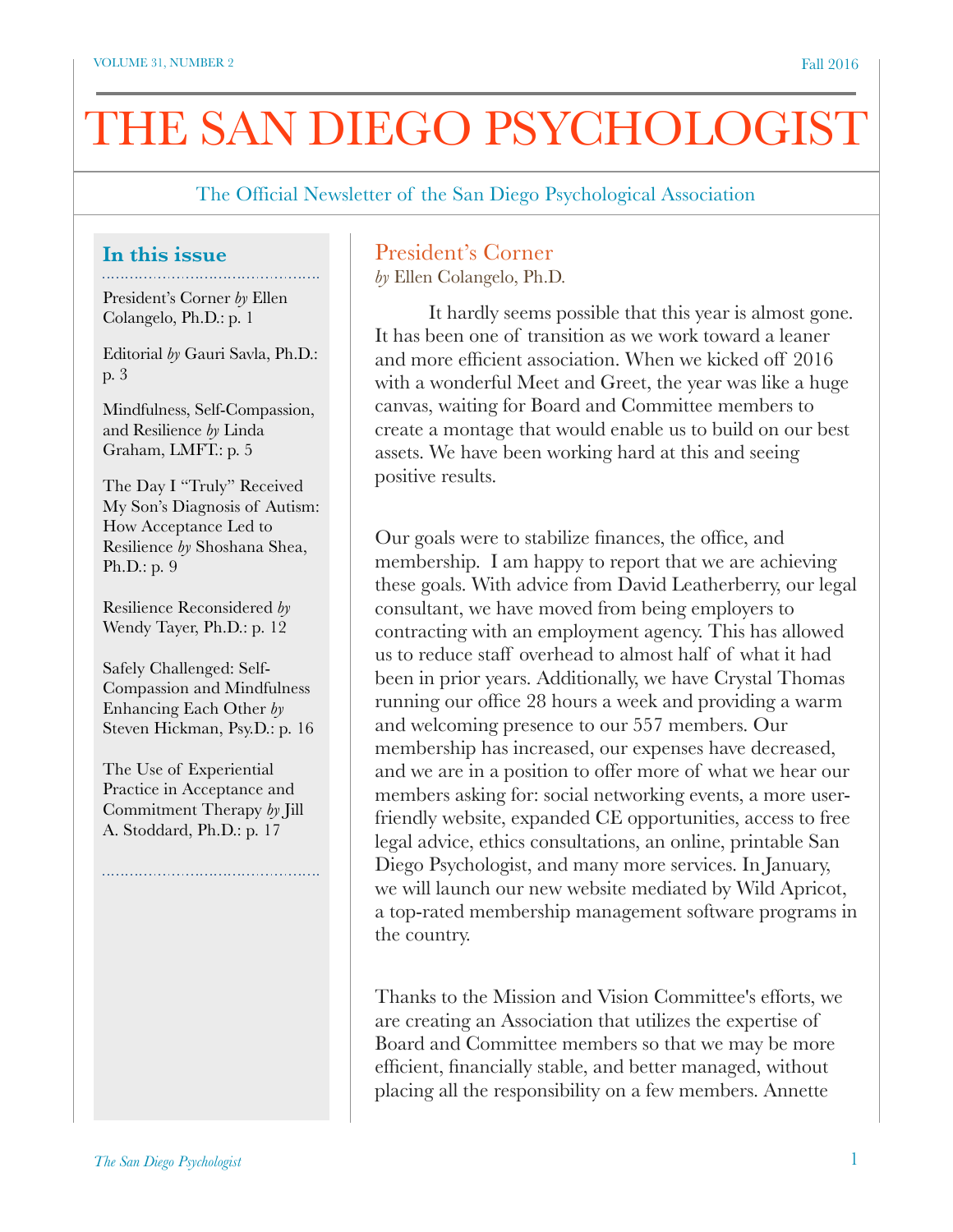### **SDPA Board of Directors**

*President:* Ellen Colangelo Ph.D. *President Elect:* Annette Conway, Psy.D. *Past President:* Katherine Quinn, Ph.D. *Treasurer:* Kristen Hashioka, Psy.D. *Secretary:* Laura Willard, Psy.D. *Members at Large:* Amanda J. Borlenghi, Psy.D. Irwin Rosenfarb, Ph.D. Angela Kilman, Ph.D. Mary Fox Squire, Ph.D. Cynthia Cotter, Ph.D. Hugh Pates,Ph.D. Divya Kakaiya, Ph.D., M.S. Patrick Saviaiano, Psy. D. Shira Oretzky, Ph.D. *Student Representative:* Bridget Asplund

### **Association Services**

*Legal Counsel:* David Leatherberry, J.D. *Psychology 2000:* Ain Roost, Ph.D.

### **SDPA Staff**

*Office Administrator:* Crystal Thomas

## **The San Diego Psychologist**

*Editor:* Gauri Savla, Ph.D. [www.thesandiegopsychologist.com](http://www.thesandiegopsychologist.com)

*The SDPA offices are located at 4699 Murphy Canyon Rd. San Diego, CA 92123.* 

Conway and her committee are revising our Policies and Procedures Manual that has not been updated in several years. We are making many changes while building onto our best assets.

Another area of growth for us this year has been the collaboration we have had with other mental health providers. We are working with our mental health allies "to promote the profession of psychology and to serve the public" (SDPA Mission Statement). The annual, free event at beautiful Balboa Park brought together SDPA, CAMFT, UCSD Community Psychology, and SDPS for a free networking event that drew the largest number since its inauguration.

We continue this collaboration by offering member rates to the Mental Health Collaborative for our annual conference and having the Pacific Region of the American Association of Pastoral Counselors meet in conjunction with us for their annual conference. Beginning with the pre-conference social event and continuing with a full day of presentations on the theme of resiliency and mindfulness, the conference this year promises to be an excellent contribution to our field and professional development. The current issue of The San Diego Psychologist focuses on resiliency and mindfulness to complement the theme of the conference.

I feel so proud to be part of a Board that has committed so many hours and accomplished so much. I am grateful to our membership for entrusting me with the leadership position of President this year. I have learned so much about myself, and have had the opportunity to meet and work with amazingly bright and professional human beings. I hope that many of you will get involved in a leadership and/or committee role in SDPA and experience the joy of contributing to the future of our profession.

With gratitude,

Ellen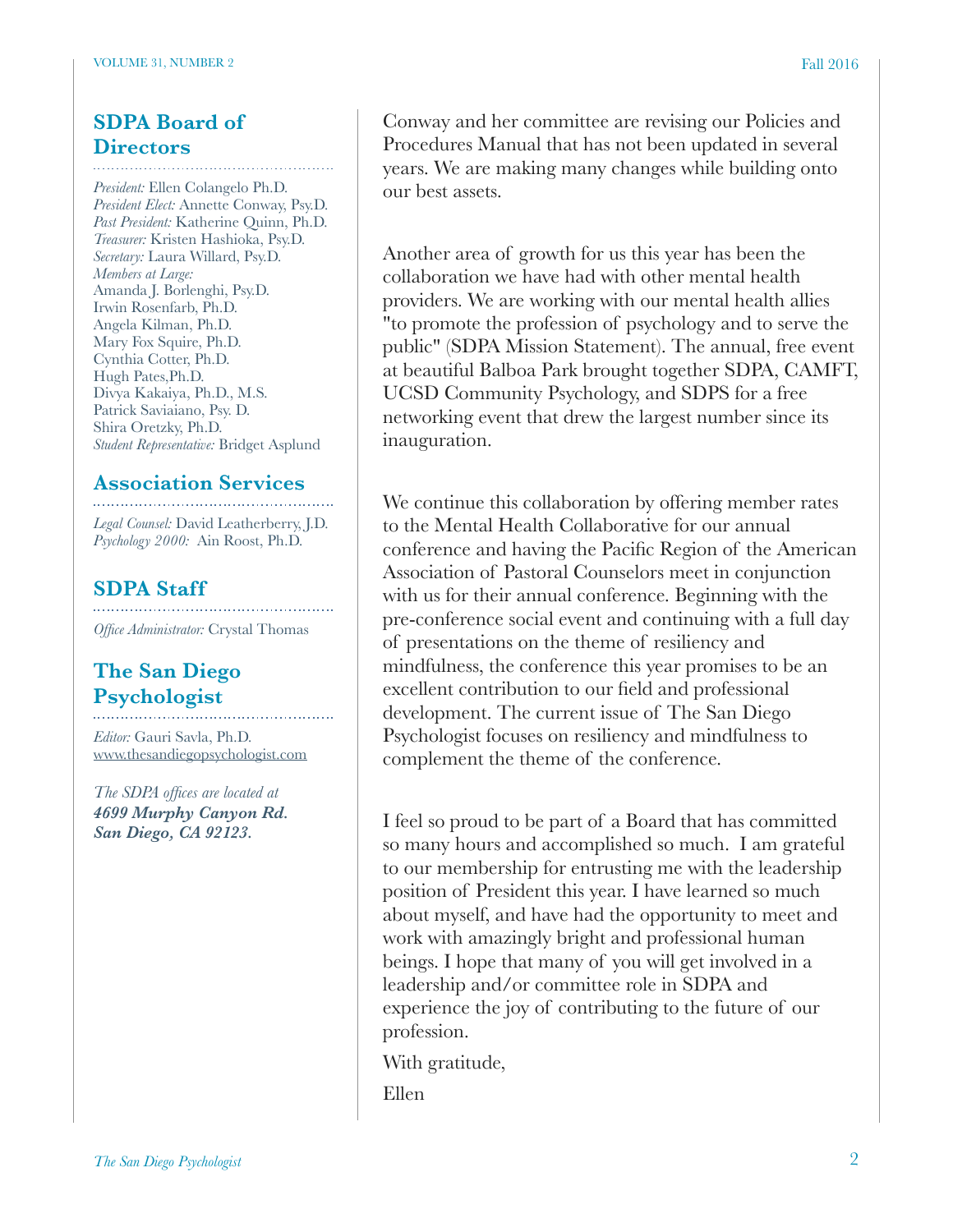### **Editorial**

*by* Gauri Savla, Ph.D.

Dear SDPA Members and Guest Readers,

I would like to start by thanking you for your overwhelmingly positive feedback on the maiden issue of online *The San Diego Psychologist* that we launched in May. We are especially thankful for your constructive criticism, which we have made every effort to incorporate in this current issue. Please continue to send us emails at TheSanDiegoPsychologist@gmail.com or directly comment on the articles online.

Since the publication of the *Spring/Summer 2016* issue of *The San Diego Psychologist*, there have been a couple of new staff additions. I have had the distinct pleasure of working with our talented Newsletter intern, Sridhar Rao over the last few months. Sridhar has served as assistant to the Editor, website manager, proof-reader, and copy-editor. His unique background as a journalist with a technical background and current graduate student of Technical Communication at the University of North Texas makes him ideal for this job. The other addition to the team, of course, has been Crystal Thomas, the new SDPA office administrator, who has hit the ground running since the day she began. The current issue of *The San Diego Psychologist* is better because of these two people.

The theme of this *Fall 2016* issue is *Mindfulness and Resilience.* Ellen Colangelo, the current President of the *San Diego Psychological Association* chose this topic to complement the October 1<sup>st</sup> 2016 Annual Fall Conference with the same theme. Thank you for responding so enthusiastically to our call for articles. Five of the best submissions make up the content of the Fall 2016 issue.

I can trace the beginning of my own insights into the potential of mindfulness as a powerful tool for emotional and physiological regulation to a single moment in my doctoral training. As a predoctoral fellow at the University of California, San Francisco, I attended a talk by Dr. Robert Sapolsky, world-renowned neuroscientist, primatologist, author, speaker, and endowed chair and professor of neurology and neurosurgery at Stanford University. Dr. Sapolsky speaks and writes extensively about stress, and the quote that stood out to me from his talk was this:

*"If I had to define a major depression in a single sentence, I would describe it as a "genetic/neurochemical disorder requiring a strong environmental trigger whose characteristic manifestation is an inability to appreciate sunsets."*

That last bit resonated with me deeply; it described every person with anxiety or depression that I had come across in my clinical training until then. Dr. Sapolsky was referring to mindful awareness without using the phrase itself.

I have been fascinated with how, in an age marked by unprecedented advances in medicine, people are no longer afraid of dying of diseases such as cholera or scarlet fever, or typically, influenza, but instead, are dying of diseases caused by prolonged, accumulated stress. As Dr.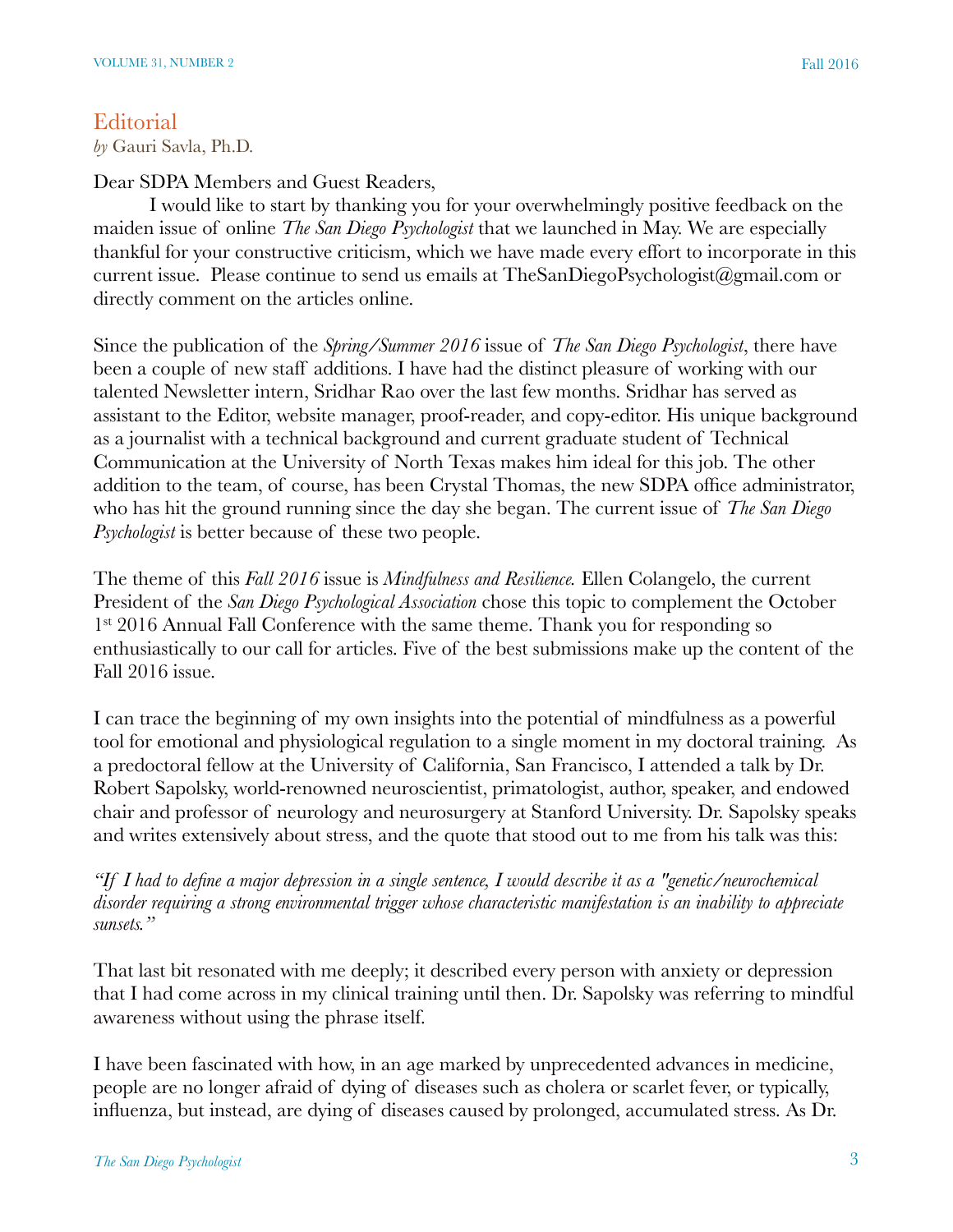Sapolsky wryly remarks in his book, *Why Zebras Don't Get Ulcers, "…we are now living well enough and long enough to slowly fall apart."* Indeed, in my own clinical practice that focuses on geriatric patients, I see the effects of long-term, accumulated stress first-hand. I also get to see how mindfulness, either learned through therapy or a conscious lifestyle choice, helps some people prone to depression appreciate life despite their emotional pain. In today's world, stress is ubiquitous, and so is anxiety and depression in varying levels; so much so that we have come to expect stress and its repercussions as "normal."

The authors who have contributed to this Fall issue of *The San Diego Psychologist* are here to underscore the fact that it needn't be so. There are gentle, effective tools to reverse the course of stress-related illness. In the last ten years, empirical research has demonstrated the benefits of mindfulness on both emotional and physiological resilience. Mindfulness has been an effective psychotherapeutic technique for people suffering from PTSD, generalized anxiety, and pain. It has been shown to lower blood pressure, boost the immune system, and even change brain structure and function. More and more clinicians and lay people are embracing this powerful tool to find peace and meaning in their lives. Please see the Resources section of the online issue for more information about local and online programs.

In this issue of *The San Diego Psychologist,* we are lucky to have contributions from five experts on mindfulness and resilience. Linda Graham is a marriage and family therapist, a worldrenowned expert on building resilience, and the keynote speaker at the SDPA Fall Conference to be held on October 1<sup>st</sup>, 2016. Her article focuses on the development of resilience over the lifespan, and how one can build resilience later in life. Dr. Shea is a clinical psychologist who has a mindfulness-based private practice in San Diego; she has a written poignant and powerful narrative of how mindful awareness helped build her resilience to face personal heartbreak. Dr. Tayer is a geropsychologist who has also written a first-person account of the how she found a unique way to build her own physical and psychological resilience. Dr. Hickman is the Executive Director of the Center for Mindfulness at the University of California, San Diego; his essay is on the symbiotic relationship between self-compassion and mindfulness. Finally, Dr. Stoddard, an expert on Acceptance and Commitment Therapy and the Director of The Center for Stress and Anxiety Management has written an informative essay introducing ACT, with examples of practical exercises that it entails.

I hope this issue has been as insightful for you as it has been for me.

Please share your feedback online, or via email at [TheSanDiegoPsychologist@gmail.com.](mailto:TheSanDiegoPsychologist@gmail.com)

Thank for you reading.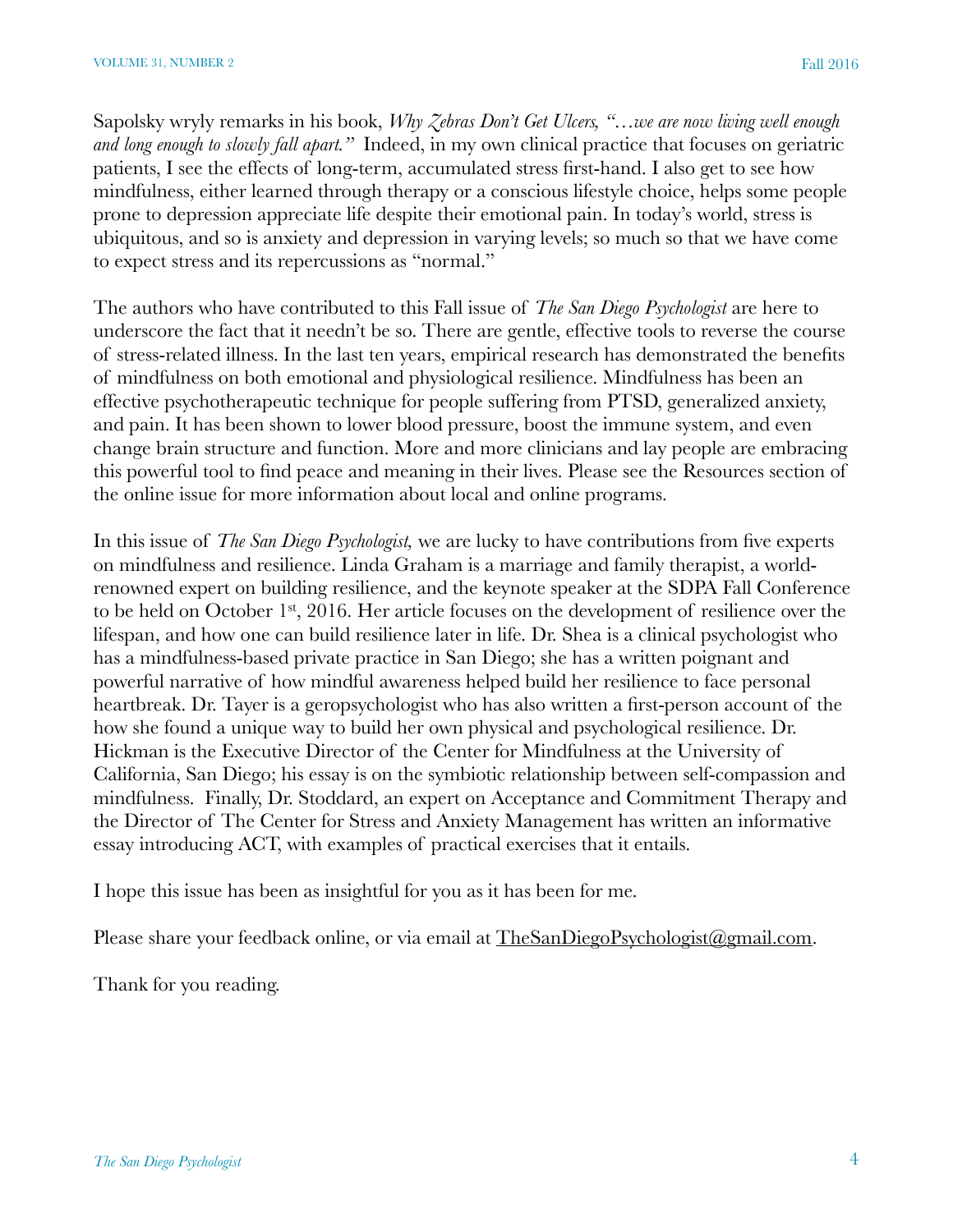# Mindfulness, Self-Compassion, and Resilience

*by* Linda Graham, LMFT

Resilience is an innate capacity in the brain that allows us to face and deal with the challenges and crises that are inevitable to the human condition. It allows us to respond flexibly to external events, even those that are upsetting, disturbing, and stressful. It also influences our response to internal perceptions or schemas we have about those events, and how we see ourselves in relation to those events.

The prefrontal cortex is responsible for the broad range of cognitions known as executive function in the brain. We rely on it to regulate the body and the nervous system, quell the fear response of the amygdala, manage a broad range of emotions, attune to ourselves and to other people, empathize with ourselves and other people, develop self-awareness, and *respond flexibly*, i.e., shift gears, shift perspectives, and shift behaviors when necessary (Neurobiologist and mindfulness expert, Daniel Siegal, M.D. was among the first to attribute flexible responding to the prefrontal cortex.)

A mature prefrontal cortex allows us to analyze, plan, make judgments, discern options and make wise choices. This region of the brain develops as a result of our interactions with other people. We learn from others how to regulate our reactivity when we are startled, frightened, frustrated, worried, confused, to perceive whether we are in danger, or whether we are safe in connection with another human being. We also learn from our interactions, how to calm ourselves down as well as how to activate and motivate ourselves when necessary. We learn to attune to ourselves and to others by being attuned to by others.

The development and maturation of the prefrontal cortex is kindled in our earliest interactions with our first primary caregivers, typically our family of origin. Infants learn how to regulate their emotions by the emotions of their parents. Similarly, they learn that they have value and worth because the parents relate to them as valuable and worthy. They also learn to trust their competency in relationships by being related to in resonant, predictable ways. When these interactions go well, the infant, and later, toddler, and older child learns to be resilient, e.g., when he or she handles a disappointment in school or has difficulty playing with other children. With support and resources, he or she can even bounce back from a potential disaster like a parent becoming gravely ill or parents divorcing.

If these early interactions, and subsequently, the initial conditioning and wiring of the brain's neural circuitry have not gone so well, the developing child's patterns of coping can become defensive, rigid, and closed to new experiences, new people, new emotions, and new learning. Psychologist Bonnie Badenoch refers to this lack of flexibility as "neural cement."Alternatively,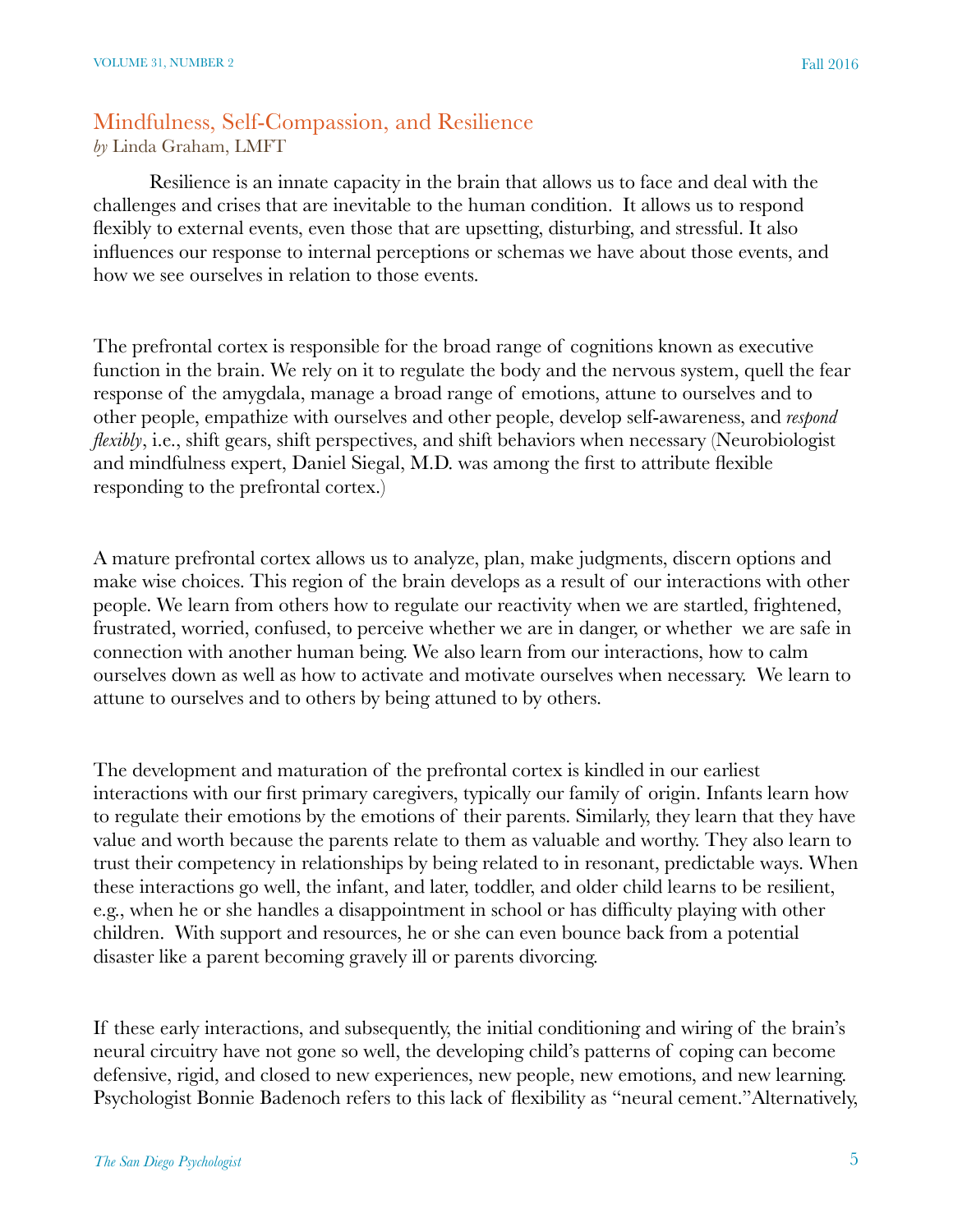the developing child's patterns of coping lack stability, wherein the sense of self remains amorphous, inchoate, and their ability to cope, chaotic or volatile. The brain, in this case, is too flexible, and Dr. Badenoch's terms, a "neural swamp."

However, resilience can be *learned* as the growing child has interactions with other people such as siblings, peers, teachers, coaches, romantic partners, therapists, and spiritual teachers. A fully mature prefrontal cortex, the "CEO" of resilience, is the best buffer we have against stress, trauma, and later psychopathology.

Psychotherapy offers many tools and techniques, through many modalities, to strengthen the functioning of the prefrontal cortex and thus our capacities of resilience. The focus of this article is on the practices of mindfulness and self-compassion, two powerful agents of brain change well documented in research, that allow us to rewire our brains in ways that are safe, efficient, and effective. Both practices help us create the shift in our brains that help us make a shift in our responses to both personal suffering and suffering that we experience as part of the collective human condition.

Mindfulness simply brings *awareness* to our experience; an awareness of what is actually happening, as well as how we react to it. Self-compassion brings *acceptance* to our experience; an acceptance of what is actually happening, as well as our reaction to it.

Mindfulness and self-compassion accomplish this shift in the functioning of the brain in two very different ways. Self-compassion involves bottom-up processing, i.e., body-based and emotion-based practices that shift the focus of the brain from our automatic survival responses or the automatic negativity bias of the brain and into a more open, receptive brain state. This receptive brain state then allows us to shift behaviors.

Mindfulness involves top-down processing, i.e., conscious awareness and reflection that leads to wise choices and wise action. With mindfulness, our focused attention on what is happening and our reactions to the same shifts the focus of the brain from its default network that is responsible for worry and rumination. The default mode of processing can hinder wise coping and effort by getting us mired in memory after memory that leads to even more upset and suffering. Mindfulness, i.e., paying attention to our experience in the moment, moment after moment, facilitates the functioning of the prefrontal cortex, the structure of the brain we use most for self-awareness, for regulating the revving up and the shutting down of the nervous system, to quell the fear response of the amygdala, as well as for response flexibility, coping, good judgment, planning and decision making, and wise action and resilience.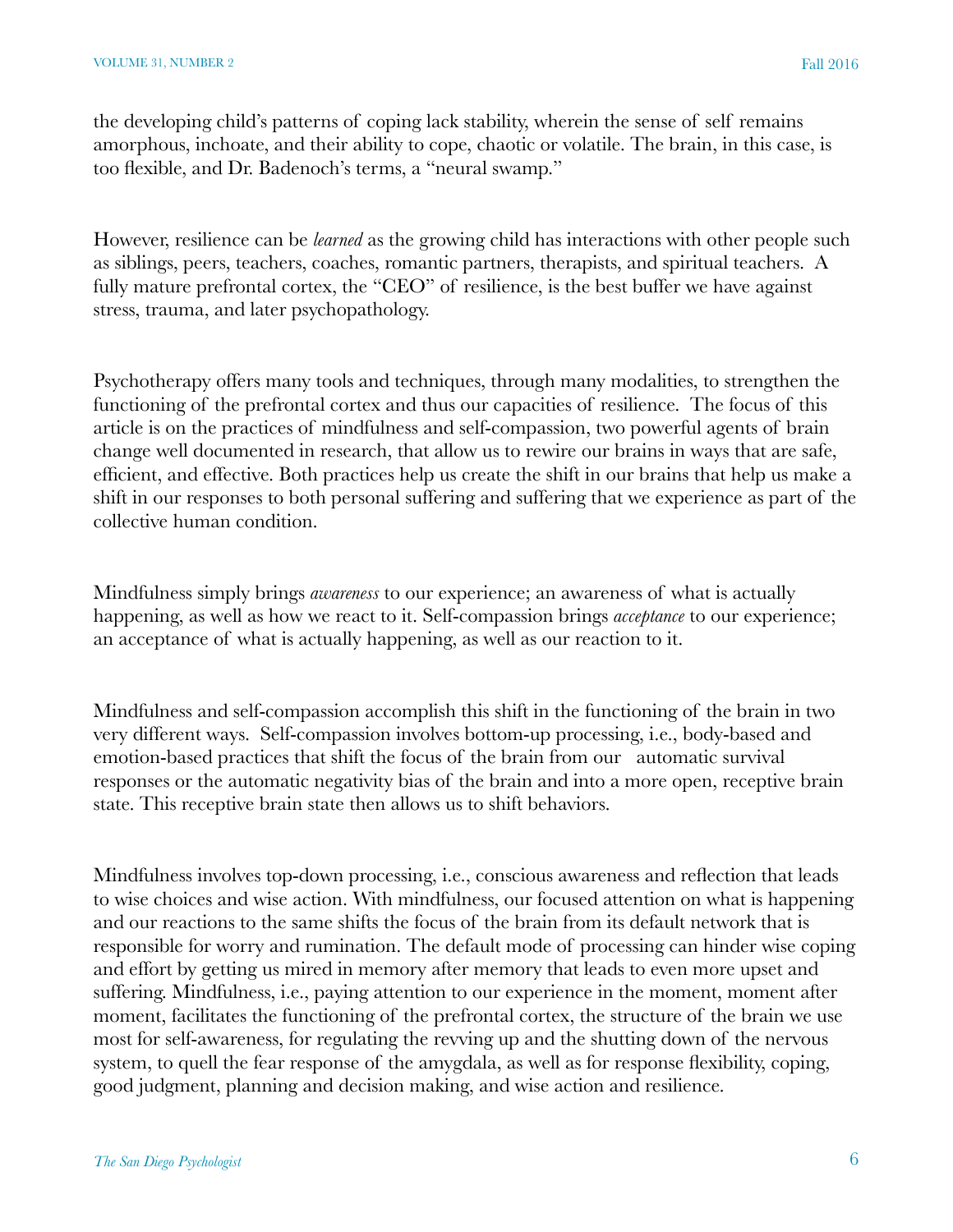When we are mindful,

- We pause and become present: We come out of distraction, dissociation, and denial. We show up and engage with the experience of the moment.
- We notice and name our experience: Labeling our experience activates the language centers of the brain and our higher conscious brain is online.
- We step back, disentangle from the experience, and reflect on it, cultivating a witness awareness.
- We can then, if we choose, monitor our experience and modify it. We can begin to make choices about how to respond to this experience.
- We practice shifting our perspectives, even knowing that we have a perspective.
- This allows us to truly discern options and even the potential consequences of our options.
- Then we can indeed choose wisely; we can let go of the unwholesome and cultivate the wholesome.

Self-compassion operates differently. When we pay attention to ourselves as the *experiencer* of the experience and bring kind, loving awareness to ourselves, we activate the care-giving system in the brain. This process activates the release of oxytocin, the hormone that is the immediate antidote to the stress hormone cortisol. Oxytocin puts the brakes on the bodybrain's automatic survival responses of fight-flight-freeze or shutting down, numbing out, collapsing, and allows the brain to re-open into a larger perspective, a bigger picture where we can reliably, realistically, and reasonably create a shift.

Compassion is one of a dozen positive, pro-social emotions that have been studied by behavioral scientists as well as neuroscientists for the last 20 years, along with gratitude, kindness, generosity, joy, awe, delight, and love. Self-compassion is especially potent because it activates the care-giving system and moves us to act, care, and protect. Researchers have found that daily practices of these positive, pro-social emotions have many benefits, a few among which are:

- Less stress, anxiety, depression, loneliness
- More friendships, social support, collaboration
- Shift in perspectives, more optimism
- More creativity, productivity
- Better health, better sleep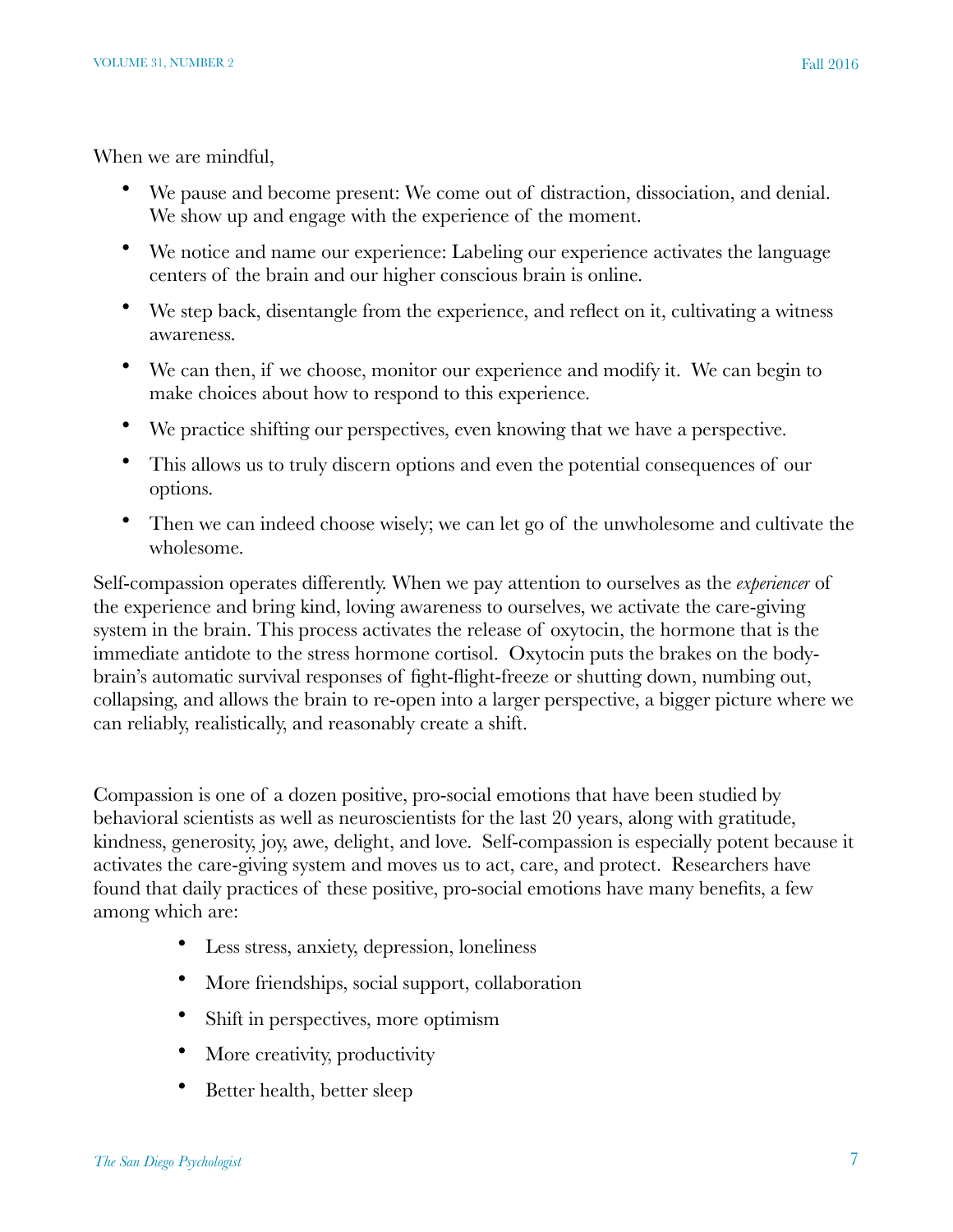Longer lives, by 7-9 years, on average

Resilience is a direct outcome of these practices. More compassion leads to more resilience.

In therapy, we cultivate the capacities of self-reflection, the observing ego, and the witness awareness as essential tools of therapeutic change. Whether we call it mindfulness or not, we ask our clients, "What are you noticing now?" When there is a shift in body posture, an upwelling of an emotion, an opening to a new area of inquiry, or a resistance to an area of inquiry, we ask them to pause and notice, and reflect on their experience, thus taking the time for any shifts or any insights to appear. This practice can often lead to meta-awareness, i.e., being aware of their awareness itself. Awareness is essential to being able to shift perspectives and views, notice that we have a perspective in the first place and a belief that is filtering our perception. Awareness, therefore, allows us to choose a response.

Awareness, conscious, intention reflection, is essential for the brain to do its rewiring, to shift old views, old perspectives, and create new views, new perspectives. The brain learns from experience. We learn from reflecting on that experience.

Richard Davidson, whose Center for Investigating Healthy Minds at the University of Wisconsin-Madison has generated much of the data demonstrating the impacts of mindfulness and compassion practices on brain structure and brain functioning, says,

*"The brain is shaped by experience. And because we have a choice about what experiences we want to use to shape the brain, we have a responsibility to choose the experiences that will shape the brain toward the wise and the wholesome."*

In therapy we use mindfulness to pause, notice, step back and reflect, then to monitor and modify our behaviors, to shift perspectives and discern what our options might be. We help clients choose the experiences that will shift the functioning of the brain and their coping behaviors toward the wise and the wholesome. In therapy we use the practices of compassion and self-compassion, our compassion and caring, our attunement and empathy for the client, and their self-compassion and caring, their self-attunement and self-empathy, to cultivate selfacceptance. Self-acceptance is what puts the brakes on the shame attacks, the panic attacks, the rage attacks, and allows the clients to come into a larger, broader perspective again, to be resilient.

Carl Rogers said 50 years ago, "The curious paradox is, when I accept myself exactly as I am, then I can change."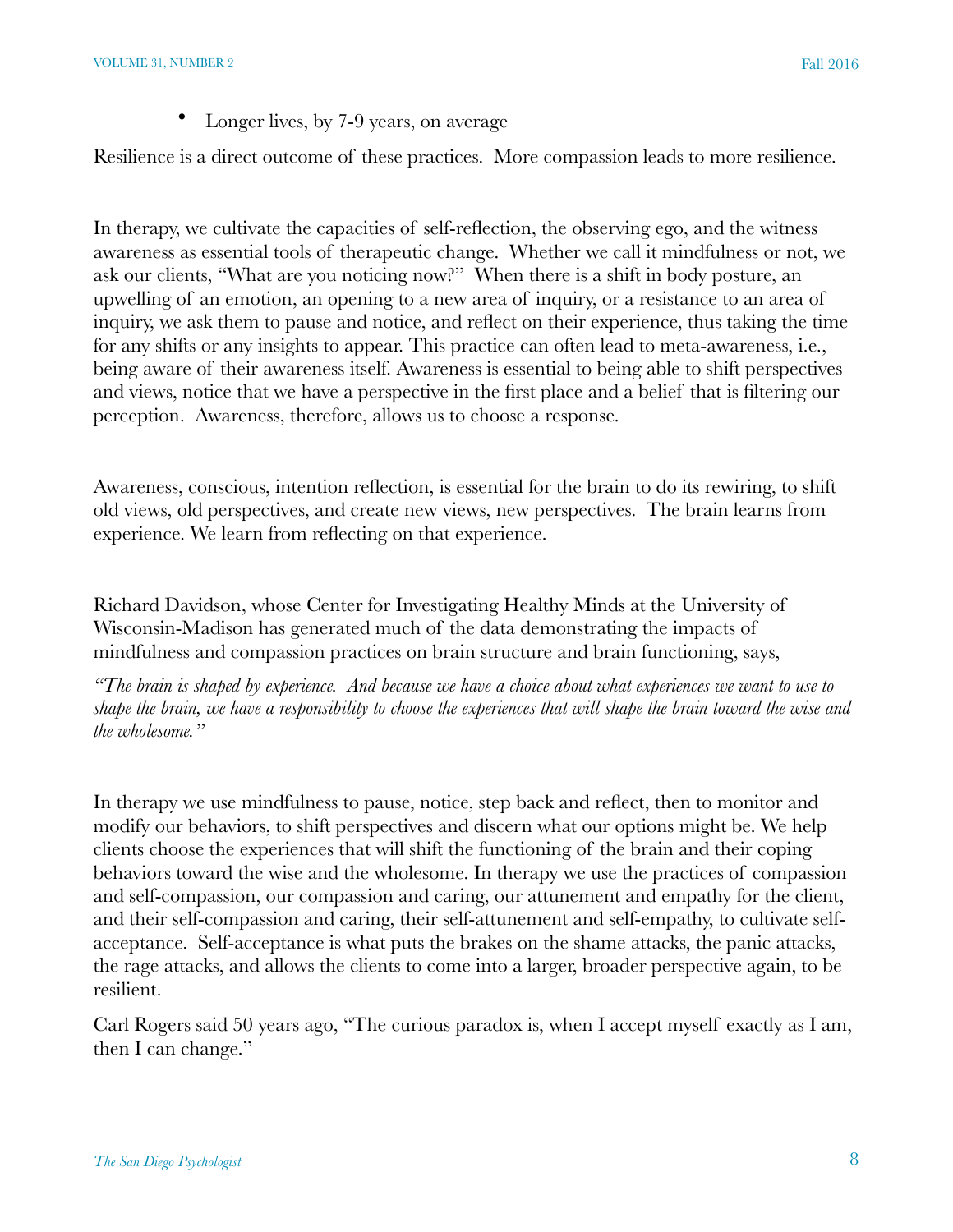The Mindful Self-Compassion phrases, which I teach in my clinical sessions, create the space for that shift into self-acceptance:

May I be kind to myself in this moment.

May I accept this moment exactly as it is.

May I accept myself in this moment, exactly as I am.

May I give myself all the compassion I need.

Self-compassion is the most powerful tool for self-acceptance. With mindfulness and selfcompassion together, the outcome is the client's self-awareness, self-acceptance, learning and growth, change and resilience.

# The Day I "Truly" Received My Son's Diagnosis of Autism: How Acceptance Led to Resilience

*by* Shoshana Shea, Ph.D.

Daniel Gottlieb was a young, burgeoning psychologist, husband, and father when quadriplegia entered his life. He was driving on the freeway when he was struck by a giant wheel that unhitched from a tractor-trailer, flew across the freeway, and crushed his car. He was instantly paralyzed from the neck down. As he lay in the hospital contemplating how he could end his pain and suffering, one of his night nurses, who suffered from depression and had heard that Gottleib was a psychologist, shared that she felt suicidal. Unaware that he had been contemplating that very idea himself, they talked through the night. Now, a prominent writer, therapist, and radio talk show host, he acknowledges that by listening to her experience, Gottlieb may have not only saved her life, but she likely saved his: Why? Gottleib says that was because the nurse saw him as a person. *We become identified with the waves and we forget that we are the ocean* (Brach, 2012). When the waves thrash us around, we suffer. Gottlieb later shared in two of his books, *Letters to Sam* and *The Wisdom of Sam* that he stopped striving to be the man he always wanted to be and finally realized the man he was.

I will never forget when one of those waves came into my life on a crisp, fall day in November. When picking up my son from preschool, his teacher told me to call his pediatrician because there was "something wrong" with him. Those words numbed me; I wondered out loud, "And what should I tell the doctor? That something was just wrong?" Indeed, when I spoke with the doctor, I catatonically echoed the preschool teacher's words, "There's something wrong with my son." I might have said what I feared, "I did something wrong". The doctor responded by saying, "Well, we all worry about the big 'A,'... autism, that is." I don't remember much more of that day; the specifics are a blur to me now. I was completely submerged under the wave, being dragged along the ocean floor. Coming up for air was a long way off. This felt like a tsunami to me, and I had already counted myself a casualty.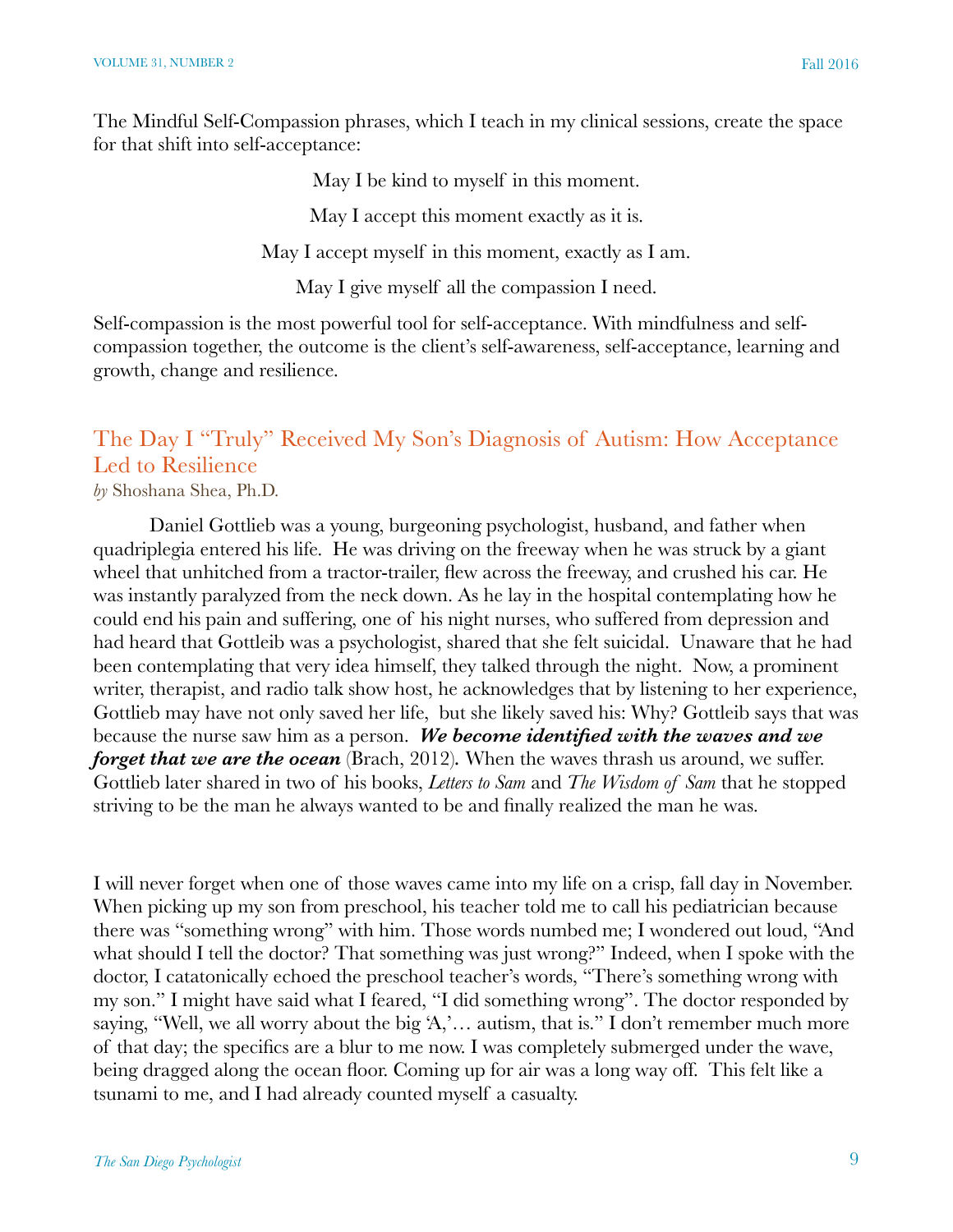To use a metaphor from Acceptance and Commitment Therapy (ACT; Hayes, Strosahl, & Wilson, 1999), picture a man trapped in a deep hole, with only a shovel by his side. In despair and desperation, he picks up the shovel and begins to dig. Not being one who quits, he puts all his effort into digging his way out. He toils through the night and as the sun rises, he takes stock of his progress. He is not only still stuck in his hole, but it is deeper than he ever would have imagined. He is baffled; why was the shovel there if it was not a means to get out of the hole? He thinks, "This is all I have…" Tara Brach, clinical psychologist, author, meditation teacher and dedicated leader in training therapists to integrate mindfulness into their practice of psychology, calls this a "false refuge"; a tool that is seemingly helpful and certainly available, but which is not. The first thing the man must do is drop the shovel, and yet he fears he cannot because what would he do then? Sit in the darkness and the pain of being in a terrifyingly deep hole?

In her book, *When Things Fall Apart*, Pema Chodron writes, "Reaching our limit is not some kind of punishment. It's actually a sign of health that, when we meet the place where we are about to die, we feel fear and trembling. A further sign of health is that we don't become undone by fear and trembling, but we take it as a message that it's time to stop struggling and look directly at what's threatening us...How we stay in the middle between indulging and repressing is by acknowledging whatever arises without judgment, letting the thoughts simply dissolve, and then going back to the openness of this very moment. That's what we're actually doing in meditation. Up come all these thoughts, but rather than squelch them or obsess with them, we acknowledge them and let them go…We can meet our match with a poodle or with a raging guard dog, but the interesting question is  $-$  what happens next?"

When I initially received my son's diagnosis, I did more than my fair share of shoveling; I went through shock, anger, guilt, shame, reasoning, begging, pleading, bargaining, blaming, rage, numbing, and most of all, rigorous inquisitions of myself. If the shovel had not worked before that point, I was not going to let my son down, so I shoveled harder, with more gusto than ever before. It would take me six months until I finally stopped digging when the RAIN began to fall. The RAIN soaked my body and I bathed in my pain and tears.

I attended a workshop led by Tara Brach as part of a conference on Mindfulness (FACES, 2009). Dr. Brach led us through an exercise where she asked us to take something we were struggling with in our lives and say "Yes" to what we were experiencing. She elaborated, "Saying 'Yes' does not get rid of the pain; it actually allows the experience to be freed and unfold itself; a space opens up. Some people notice fear, however, and do not get that sense of freedom. When we get stuck, it usually means we have not looked deeply enough into the nature of our experience…"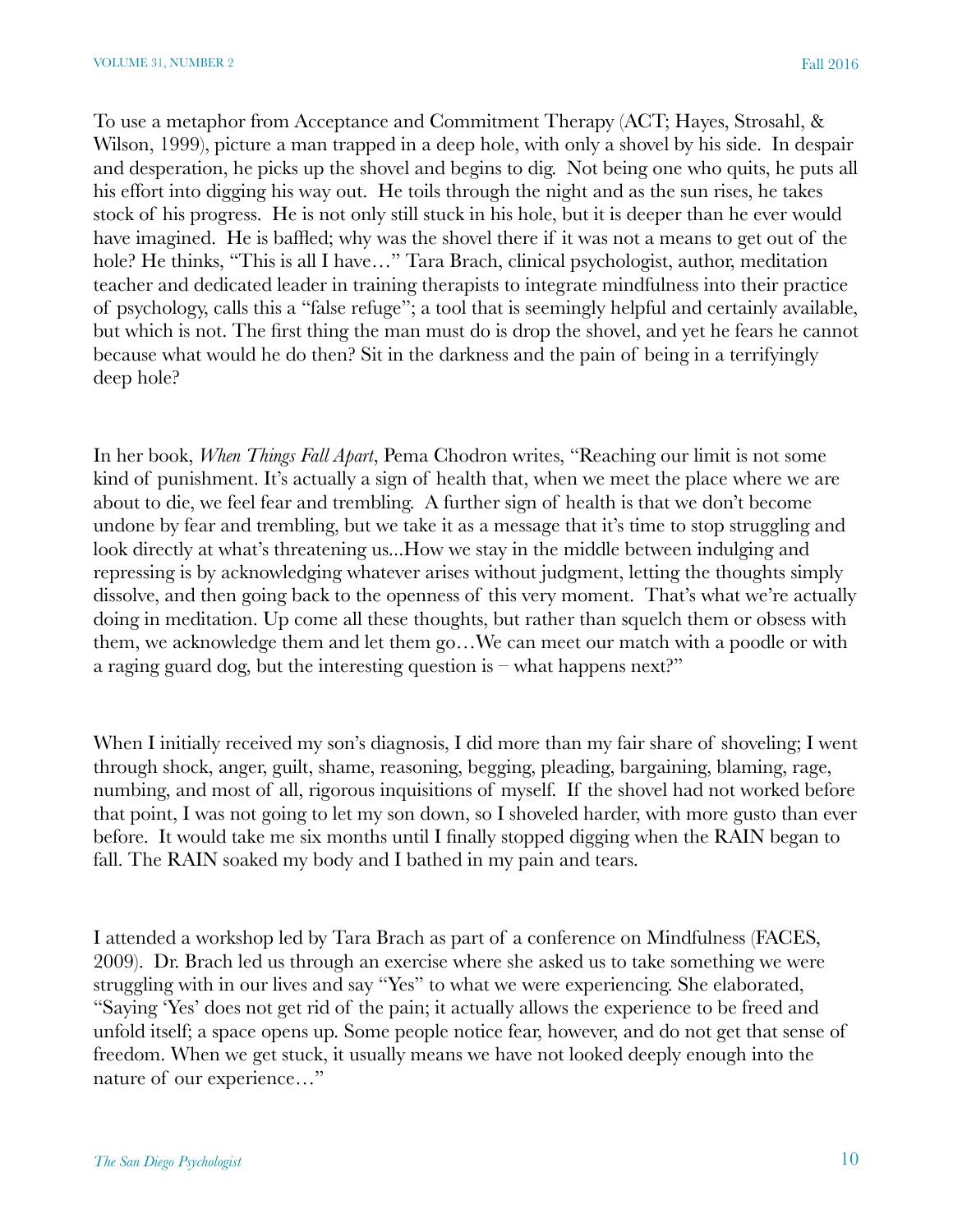The acronym RAIN has been used in mindfulness to engage in a progressively deepening process:

*R* stands for *recognize*: "What is going on? What are we noticing?" "They say there is something wrong with my child, or, maybe not?" "He seems alright…" This process involves also recognizing equivocation.

*A* stands for *acceptance*, wherein we allow the situation to simply be. Without knowing it, we often say, "This can't be happening." With acceptance, we say "Yes," and allow it to be. But I didn't want to say "Yes." I was saying "No! This can't be happening; this can't be happening; this can't be happening…" It was like if I admitted there was "something wrong," I was signing up my son for never having a "normal" life. I was giving up on him. If I truly accepted his diagnosis, maybe it didn't have to be that something was "wrong"; maybe it just was.

Another ACT metaphor is that of a ball and chain attached to our ankle. Burdens are cumbersome, often shameful, their weight unbearable. So we tend to act like they do not exist, and valiantly try moving forward in our lives. We try and drag our ankle but it just won't budge. We tell ourselves, "I can't be having this pain; more importantly, I won't allow it!" So we stay stuck. Acceptance is bending down and picking up the ball and holding it close to our bodies. This way, we will likely move at a very slow pace, but at least we are moving. Jack Kornfield reminds us of the Zen Buddhist saying in his book, *The Wise Heart*, "If you understand things are just as they are. And if you don't understand things are still just as they are."

*I* stands for investigate our inner experience with heart, with kindness, with compassion. We use the *Four Foundations of Mindfulness* to further deepen this investigation (Mind, Body, Feelings, and Dharma, Kornfield, 2008)."

- 1) Mind: We ask, "What am I believing? What am I really afraid of ? What is most distressing to me?" "What stories or judgements do I have about this?", "I failed him."
- 2) Body: "Where do I feel this in my body?" My head aches. My chest is tight. My stomach is churning.
- 3) Feelings: Agitation, sorrow, and fear.
- 4) Dharma: "The elements and the patterns that make up experience" (from *The Wise Heart*), "How locked in are we?" "What would I see if I were to go beyond this small self ?" But I *can't* come into my present moment because *it* won't be OK; *he* won't be OK. *I* won't be OK. Pema Chodron says, "We can meet our match with a poodle or a raging guard dog, but the interesting question is  $-$  What happens next?"

This leads us to the final step of RAIN.

*N* stands for non-identification or non-attachment. We see our thoughts as thoughts, and not as who we are as a person. In ACT, this is called "defusion." Tara Brach ended the exercise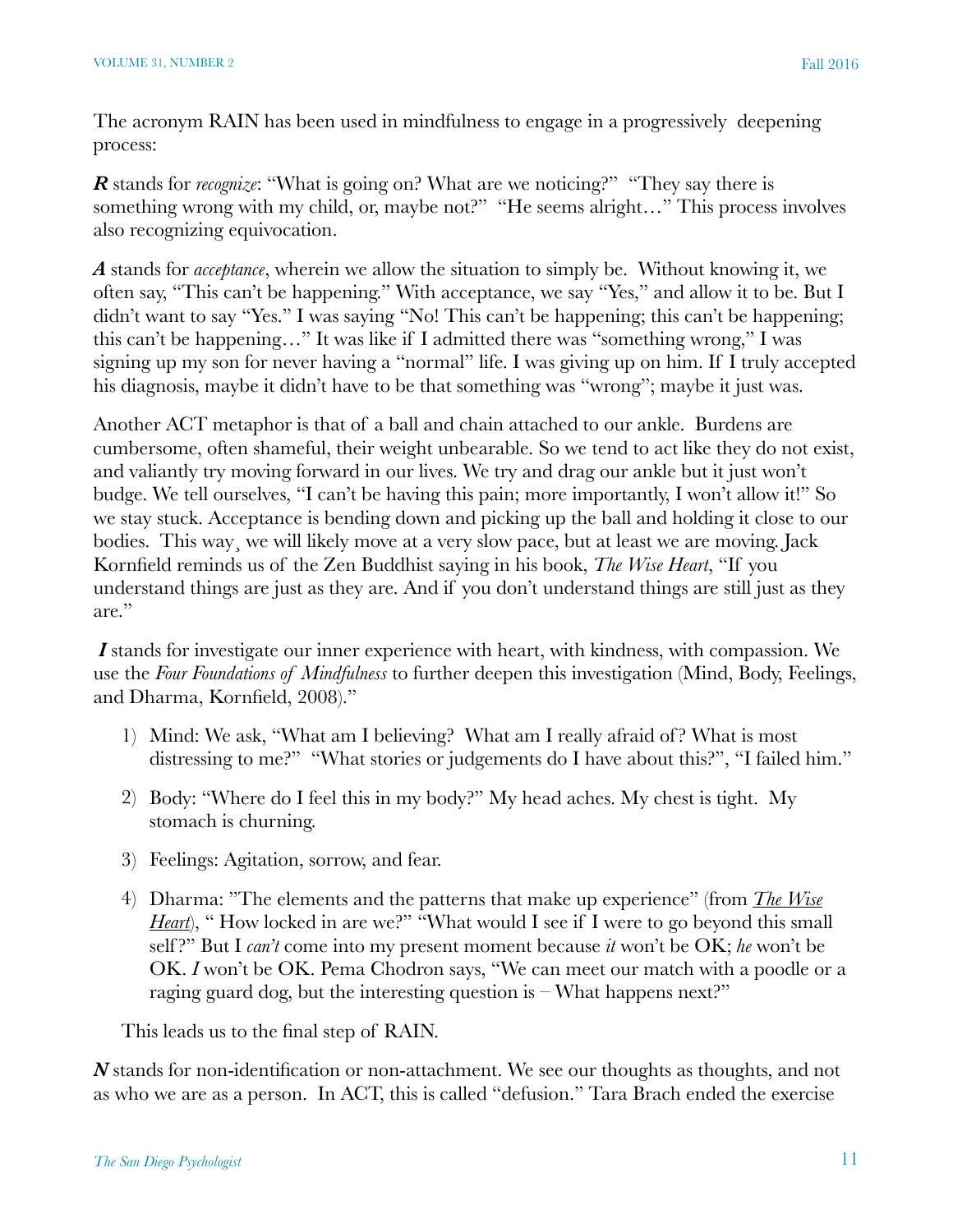with the following words: "We unhitch ourselves, and we come home to who we really are. We are fully present. No longer identified with the small self. Back to natural loving presence. And we are then able to really ask ourselves, 'So what am I needing in this moment?'"

Before going through these steps of RAIN, I *really* thought I was accepting the situation. I had taken my son for a private evaluation. I was calling professionals to figure out whether I really needed to intervene. I was fighting against well-meaning friends and family, by telling them that he needed to be assessed, and they would push back and tell me to just leave him alone and that he would grow out of it. They would then contradict themselves by looking worried at other times, and asking me if I noticed he was doing something that other kids don't normally do. I would perseverate, equivocate, and hide in silence and drown in self-pity. In the end, I came to realize that I was *completely* unwilling to accept that this was indeed happening. This lack of acceptance was impeding my process of resilience, and the ability to truly help myself and my son. I was never going to drop that shovel, and then, I did.

Resting in my awareness, I was able to let go of the struggle; my exit strategies had become defunct, and the tears flowed freely. At the next break, I stepped out and called the school district to schedule an evaluation to arrange for intervention. I haven't looked back since. It is not that I haven't indulged in self-pity or other avoidance strategies since then; it is that I always return to the truth and come back home to natural, loving presence. I *am* willing, and I have dropped the shovel. My son has been one of my greatest teachers and remains so.

### *If you can rest in the ocean, you are not afraid of the waves (Tara Brach).*

### Resilience Reconsidered

*by* Wendy Tayer, Ph.D.

*Written in consultation with Victoria Bilyeu, owner of Gyrotonic Solana Beach*

Resilience is a measure of our coping elasticity, our ability to bounce back from adversity, acute stress, unexpected traumas and life's surprises. As psychologists, we are acutely aware of relative and varying degrees of resilience in ourselves, our family members, friends, colleagues and patients.

Resilience is a complicated construct because it encompasses not just cognitive flexibility and the ability to regulate our own emotional states but our bodily self as well. Our overall "elasticity" can be perceived in our body language. We observe this quality in our patients in intake interviews, and over the course of therapy, looking for indicators of healthy behavior change. It is well documented by the DSM, ICD-10 and numerous measures of anxiety and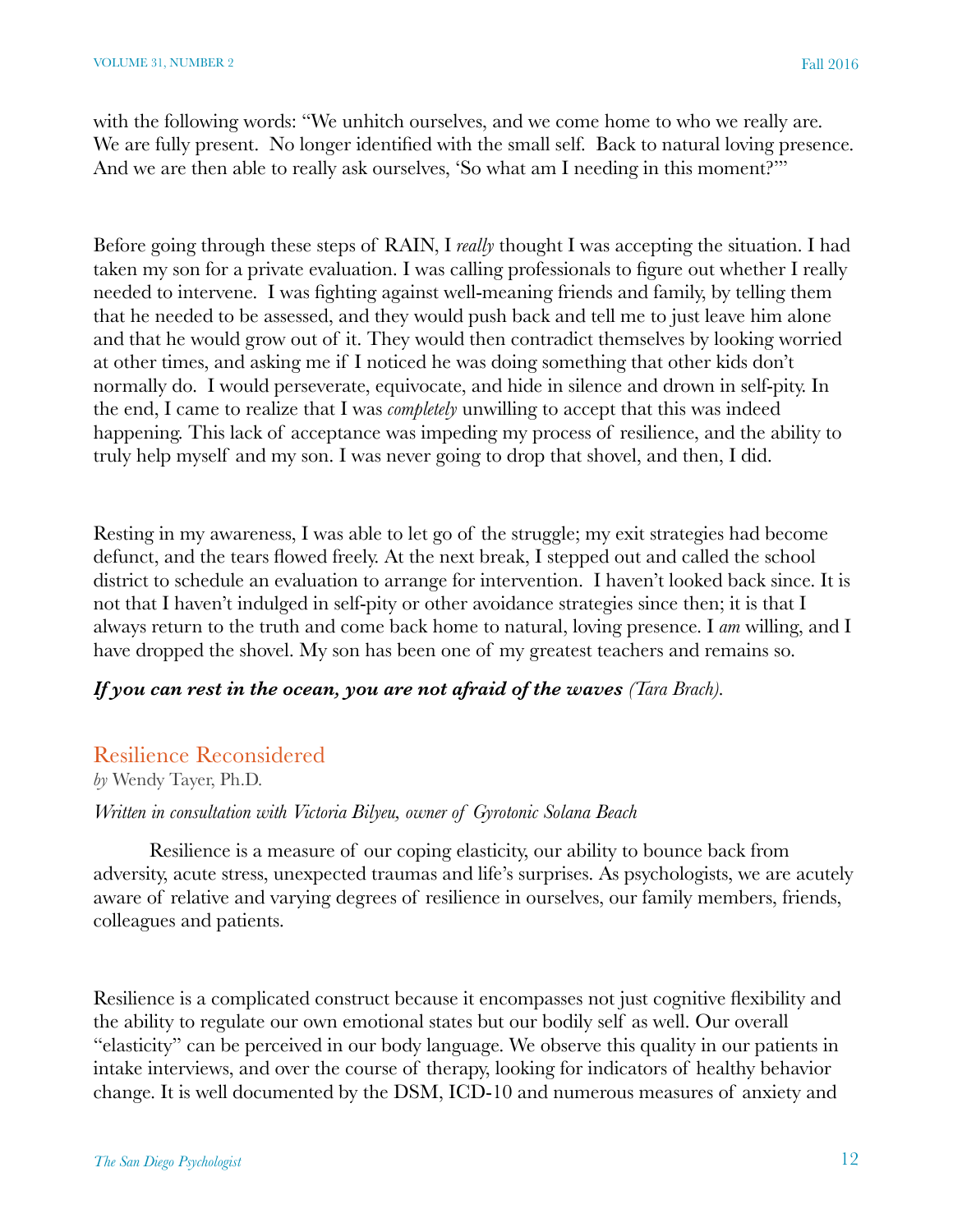depression that these disorders are characterized by a compressing of the self, cognitively, emotionally and physically. People who have anxiety often feel constrained by the repetition of anxious thoughts, obsessions, compulsions or just plain worry. People who struggle with major depression experience a shrinking mental world characterized by social isolation and hopelessness wherein often, there is no emotional peripheral vision. Among the physiological correlates of these disorders are tight, tense muscles, gastrointestinal distress, fatigue, anergia, shortness of breath, and heart palpitations. Anxiety and depression often present together, like two sides of the same coin, at times compensating for each other. These sensations signal a loss or lack of homeostasis in our system. We feel off kilter, especially if we are not accustomed to feeling stressed. Recent neuroscience research validates this finding. Poor integration of some aspects of the self are correlated with psychopathology, and healthy integration of other aspects are correlated with psychological wellness. (Siegel, 2010)

Let me illustrate this last point with a first-person account.

I think of myself as a resilient person. But as I get older, I find that my mettle is tested by various facets of my daily life: 1) I am undergoing peri-menopause, 2) I have a teenager living at home, 3) my children still need me in various ways, whether to edit college essays or to strategize how to juggle academic loads, 4) I have friends who lean on me for social support, whether to process their difficulties finding a job or the recent cancer diagnosis of a family member, 5) I am available to family members who are aging, sick, grieving, to help shoulder their burdens. It is an interesting phase of life; there are many joys, and yet, a whole new set of challenges in terms of mood, sleep, irritability, pain symptoms and weariness.

Some of these challenges began presenting themselves a few years ago. I still recall vividly the words of my long-time gynecologist at the time: "Your days of restorative sleep are officially over. Start taking something for your mood and sleep and get a monthly massage…" I have been aware that I needed a new strategy to "fill up my tank," as it were, since then, but I did not understand what that meant until one recent, serendipitous, ultimately transformative experience.

I am a rather adventurous person who leaves no stone unturned when visiting a place or on vacation. I have to check out everything! For instance, I am the kind of person who feels compelled to explore entire museums and read every descriptor board at an exhibit. This curiosity and zest for learning recently paid off in a huge way; I discovered a new way of being in my body that psychologically benefitted me in unique ways unmatched by any other practice or physical activity. In my effort to find a practice that would be energizing or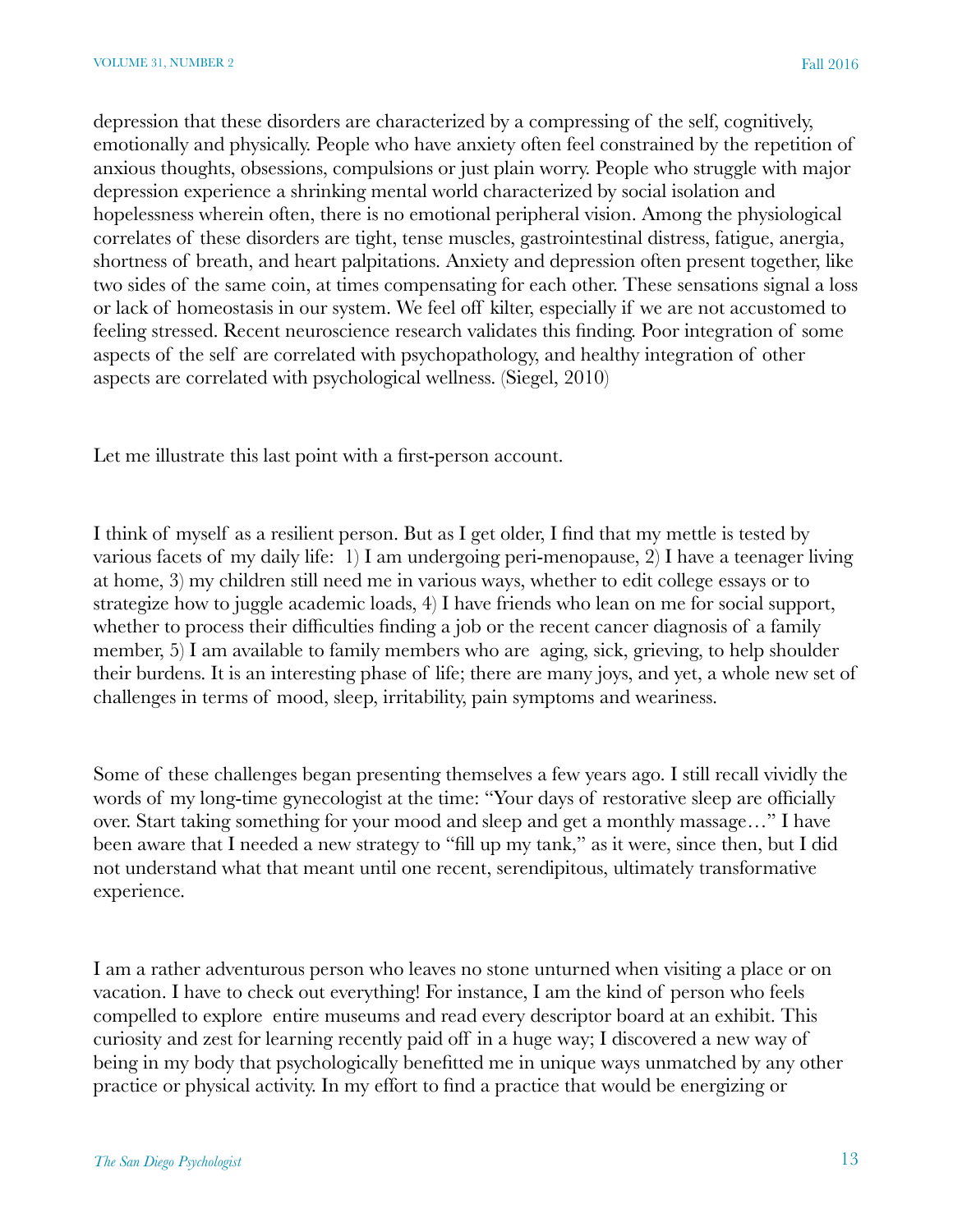restorative, I had tried yoga, Pilates, running, none of which have felt right for me. In fact, they often left me in pain or gastrointestinal distress.

Last February, while away on a vacation with my mom, the spa where we were staying was hosting Gyrokinesis week. I had never heard of Gyrokinesis, but curious and game to try new things as always, I jumped at the opportunity. My introductory class, comprised of 40 women, was led by Gina Muensterkoetter, a dynamic and gifted instructor who happened to be the partner of Juliu Horvath, the founder of Gyrokinesis. It may sound hyperbolic (and certainly out of character for me), but I experienced this woman as akin to an actual, living goddess. As she led us through 75 minutes of undulating, fluid, dance-based body movements that used the spine and sternum to lead the rest of the body, I felt myself becoming increasingly energized and balanced, while also free and restored. I left the class with a tremendous sense of release and felt six inches taller, an extraordinary, unexpected experience. Gina explained that gyrokinesis creates energy rather than expending it as with traditional aerobic exercise. I attended the class every day for a week and could palpably feel the shift in my body. I felt elongated, energized and renewed. In fact, I was likely radiating these sensations outwardly because Gina seemed to sense it; she remarked that energy was almost overwhelming. Her feedback was tremendously validating.

Eager to continue Gyrokinesis on a routine basis, I found Victoria Bilyeu, owner of Solana Beach Gyrotonic, close to where I live. We connected instantly and found that we shared similar philosophies about healthcare and healing even though we had been trained in very different traditions and modalities. I have been working with her since March, and my body has been in better shape these past few months than it has been in recent years. This practice also has improved my overall resilience in coping with increased work demands and ubiquitous parenting challenges. I also am more available to my friends and family who lean on me, and I can be supportive without it becoming an emotional burden. According to Victoria: "Pain is similar to a riptide, and doing Gyrotonic is like paddling on top of the crest of the wave to ride through and release it…it's the only [exercise] modality out there that makes your body better with age or time spent [doing it]." I hope you are as intrigued as I was and continue to be.

So, what is Gyrokinesis? Gyrotonic and Gurokinesis are related methods that were invented by Juliu Horvath, a former professional ballet dancer, in an effort to heal himself after debilitating dance-related injuries. Gyrotonic utilizes versatile equipment to restore balance and agility, but with more intensity than Gyrokinesis. According to an interview with Gina Muensterkoetter, gyrokinesis and gyrotonic focus on circular and spiraling movements which mirror cellular and underlying joint patterns of figure eights. The theory behind these methods is that the parallel movements create connections that help to restore and balance the body. Horvath's philosophy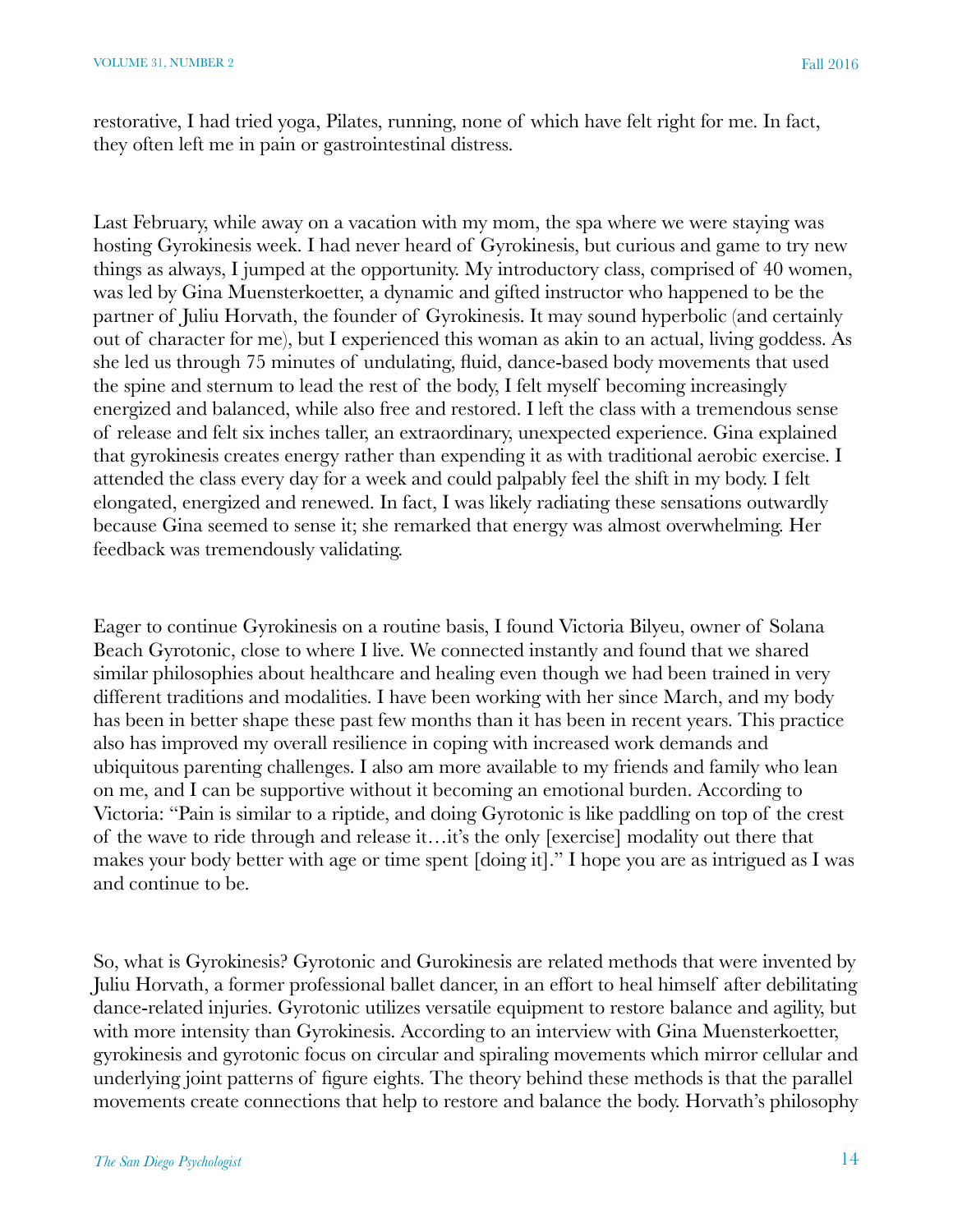is predicated on training to be one's own teacher solely through learning to be with one's own body. Much of the focus is on connecting with oneself and with others in the process. That connection was palpable in the room with Gina as I can attest to firsthand.

As a health and gero-psychologist who is trained to study and observe the mind-body relationship, this practice and experience was transformative for me. I had found a partial solution to my peri-menopausal experiences that had in turn, challenged my resilience. For me, the most dramatic element of the practice is the way it is focused on releasing joints, muscles, and the spine. We spend a lot of time in psychotherapy discussing cognitive strategies for restructuring our thoughts, processing our feelings, trying to understand why we do things and how to effect change. But we don't do a lot with movement other than diaphragmatic breathing or body scans, even in behavioral medicine which highlights mind-body relationships in theory and practice. I have found Gyrotonic and Gyrokinesis to be potent strategies for decompressing stress. The releasing aspect of the Gyrotonic expansion program seems to be a fitting antidote to the compression associated with life stressors, chronic anxiety, and depression.

Other people see mental health professionals as helpers, caregivers, problem—solvers because of what we do and our role in the world as healers; I often find that others look to me me for advice, guidance, and direction, and often, as an empathic shoulder to lean on. My current job includes outpatient psychotherapy and supervision of graduate students, but also on-call work for the ER and hospital floor consults. These multiple demands sometimes are overly taxing for me emotionally and cognitively, not to mention physically. In sharing my experience with other women in healthcare professions, it seems that my experience is not unique. So, the question becomes a matter of how we manage or maintain our resilience over time. We as psychologists learn early on that we have to prophylactically take care of our emotional selves, develop professional boundaries, find ways to recharge our emotional batteries when we feel depleted and develop routine self-care routines. We strive to be competent, efficacious role models to our patients, students, children and colleagues. It seems to me that these tasks and responsibilities can be difficult to uphold over time, or need rethinking when the usual self-care regimen no longer suffices. Routines and habits are adaptive, but so is cognitive flexibility. I tell my patients that they can heal from the inside out or the outside in. Having found a new modality for myself delivers a sense of renewal and strengthens this belief. In this vein, I encourage you to re-evaluate your methods of self-care and personal restoration, to seek integration of your own system, to open yourself up to new experiences and opportunities for learning, growing and building resilience.

For more information on Gyrotonic/Gyrokinesis, see: [www.gyrotonic.com](http://www.gyrotonic.com)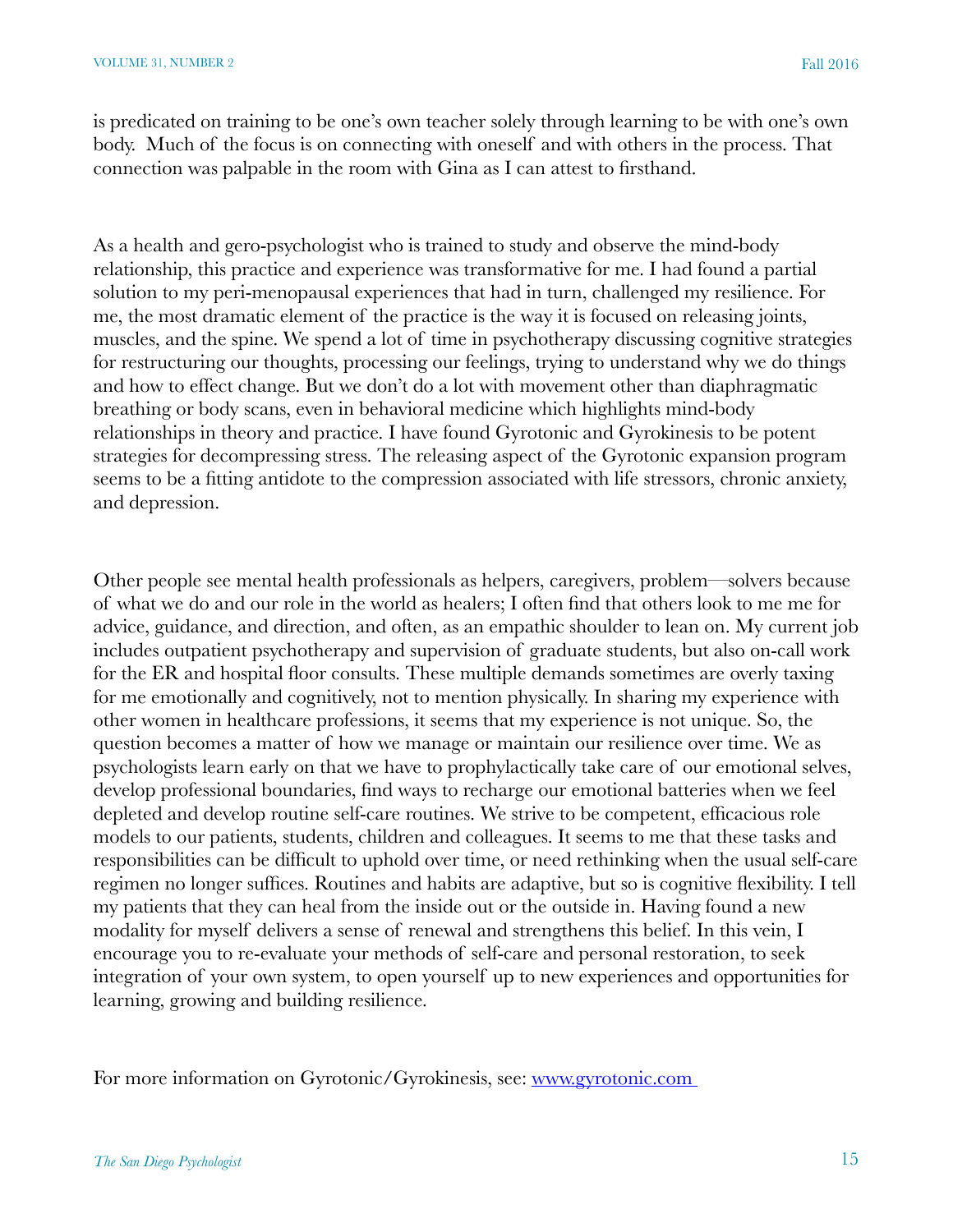### Safely Challenged: Self-Compassion and Mindfulness Enhancing Each Other *by* Steven Hickman, Psy.D.

*This article appeared as a blog post on <https://stuckinmeditation.com>on August 12th, 2016*

This morning, as I lingered outside the meditation hall before morning practice, I came upon the biography of E.B. White. I randomly opened the book and this is the verse that I found:

> *The critic leaves at curtain fall To find, in starting to review it He scarcely saw the play at all For watching his reactions to it*

It helped me realize that the Inner Critic (like the Drama Critic) always dwells outside the "play" itself or outside of our direct moment-to-moment experience. That experience of each moment is the center of three concentric circles where that center circle represents *safety*, the next circle out represents *challenge* and the largest circle is *overwhelm*. The critic's harsh voice comes from the outside in, can tangle us in overwhelm or just pummel us at the level of challenging. But we can find some refuge in the safety of the inner circle of moment-tomoment experience.

In fact, the area outside of the safe circle is really where we most often live our lives because this is where we connect with other people, encounter triumph, tragedy, love and loss.

So I think of mindfulness as learning how to find our safe circle and how to make our way back to the refuge of the present moment when we are caught in reactivity and suffering. It is here in this safe circle where we can find our feet, where we can be nourished by our own resources and become clear on our values. We all have different degrees of ability to return to that safe circle but we all have some capacity.

While "pure" mindfulness can give us refuge in the present moment, it can be dry and cold just living in bare attention of each moment in our safe place. We actually *live* at the edges of that circle or even beyond, and something in us is curious, wants to be connected and even wants to be challenged, if only in a small way.

Compassion by itself, disconnected from the wellspring of the present moment, can be kind and warm, but scattered, unfocused and in the end, unsustainable because it can't be easily replenished.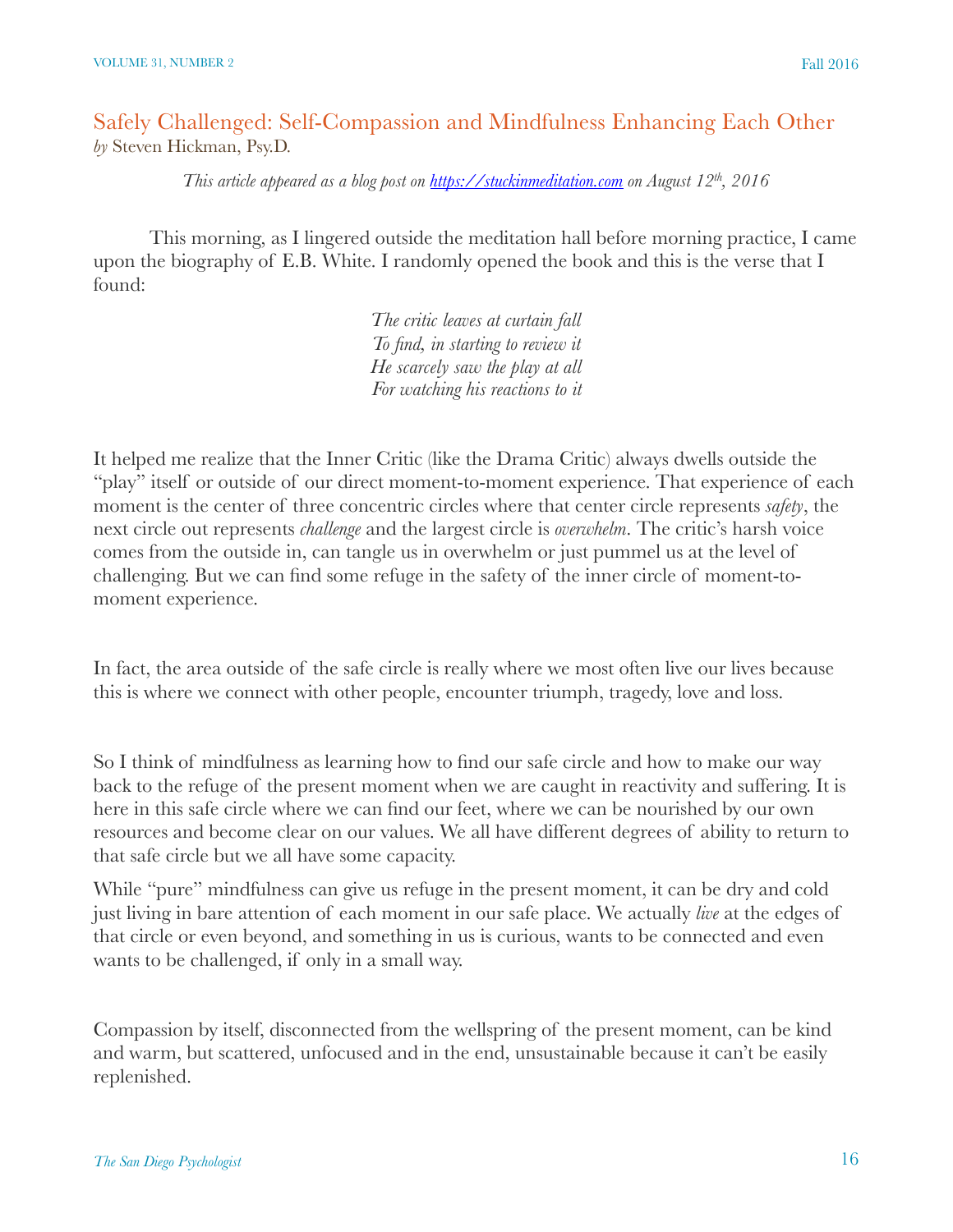When we bring compassion, and particularly self-compassion, to the practice of mindfulness then we actually gently expand the circle of safety into the area of challenge so that we can feel some ease in challenge, engaged in the sometimes messy (but also fulfilling) world of suffering, self-criticism, or the dragons that lurk beyond the charted territories of ancient maps. By warming up the conversation we can actually build ourselves a progressively bigger platform from which to live, that allows for a bit of permeability (if that's called for) between safety and challenge. This new expanded presence can allow us to hear the inner critic, to invite in the wisdom of a compassionate being, or to consider the need that has not been met by others so that we can provide it to ourselves.

By remembering that the critic lives in the space around the safety circle, we can be reminded that this is where our attention and our compassion should be directed if we seek change or relief. We cannot dwell on the presence of difficult feelings or challenging other people if we want a way through our suffering. We can only tend to the relationship we have with the feelings or the people and how we can meet those unchangeable facts with some degree of warmth and kindness that can relieve the suffering in wanting things to be different than they are.

### The Use of Experiential Practice in Acceptance and Commitment Therapy *by* Jill A. Stoddard, Ph.D.

### *This article has appeared, in part, in Dr. Stoddard's book, The Big Book of ACT Metaphors*

Life is hard. It is painful. We want, we desire, we envy. We compare ourselves to others and see what they have that we don't. We assume they are doing better, that they are happier. With these assumptions and social comparisons often comes anxiety, self doubt, despair, longing, or dissatisfaction. We assume these negative emotions are the problem to be fixed. We believe we are supposed to be more happy (like everyone else) and we consume books and blogs and videos to figure out how to fix sadness and be more happy (like everyone else).

But sadness may not be the problem. After all, pain, whether physical or emotional, is universal; it is part of being human. Perhaps all the effort we expend trying to avoid, suppress, or "fix" pain is what really leads us to suffer. This premise lies at the heart of acceptance and commitment therapy (Hayes, Strosahl, & Wilson, 1999).

What Is Acceptance and Commitment Therapy?

Acceptance and commitment therapy, or ACT (pronounced as the word "act," not the letters a-c-t) is a behavioral therapy that focuses on "psychological flexibility" or the ability to contact the present moment more fully (including all thoughts and feelings, no matter how difficult) and choose actions that are in line with personal values. The goal of ACT is not to feel better, but to do better and to live better.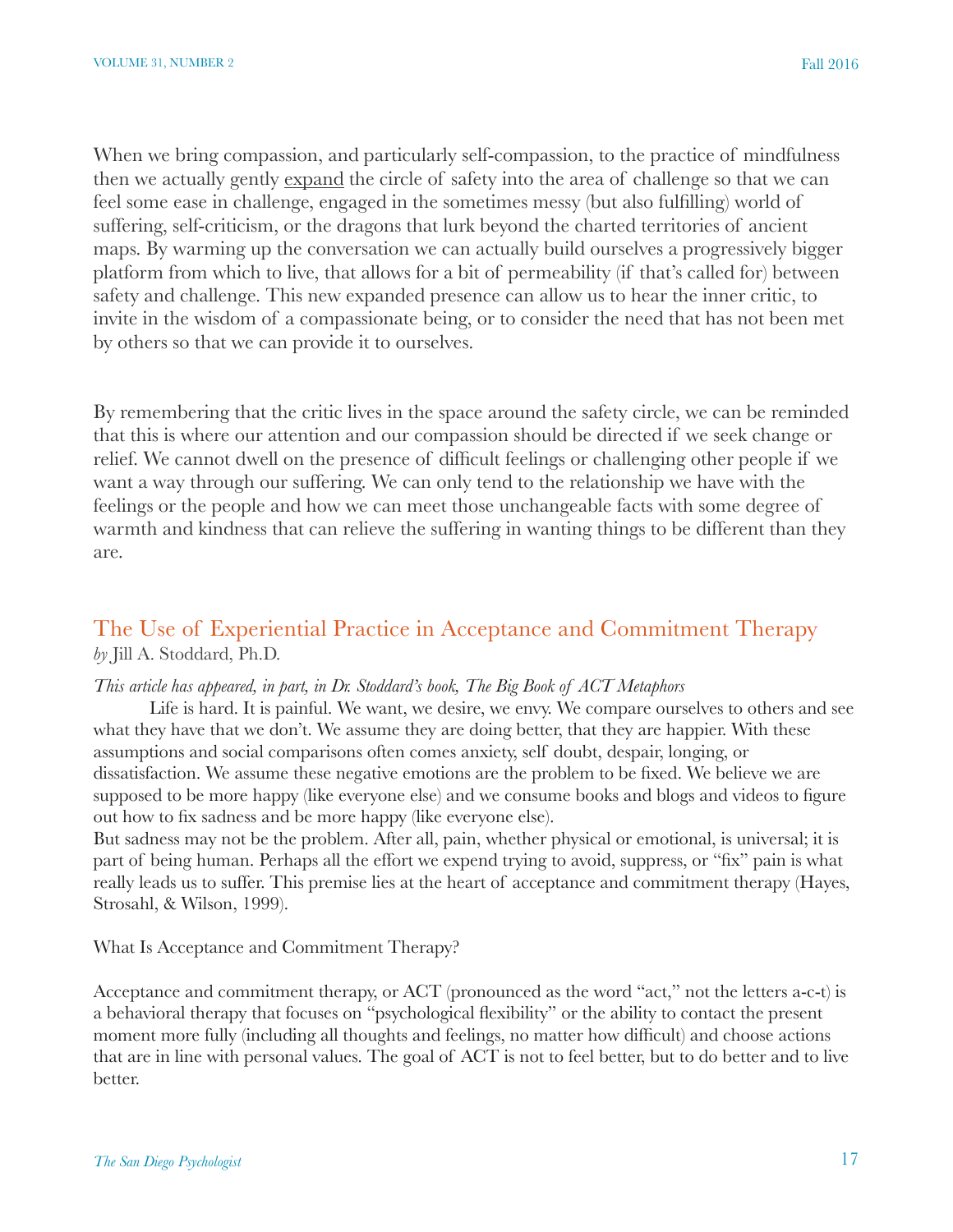Through six core processes—acceptance and willingness, cognitive defusion, present-moment awareness, self-as-context, values, and committed action—ACT participants are guided to open up and invite in all thoughts and feelings. ACT advocates opening to internal experiences not because there is some glory in feeling pain for pain's sake, but because efforts to avoid painful feelings—for example by using drugs, socially isolating, or procrastinating create suffering insofar as those efforts pull us away from things that are important to us and that contribute meaning and vitality to our lives. ACT centers on identifying the thoughts and feelings that may be obstacles to valued living, and aims to change our relationship to those internal experiences (through acceptance and mindfulness processes), rather than changing the experiences themselves.

#### Language and Suffering:

Theoretically, ACT is grounded in the experimental work of Relational Frame Theory (RFT), which asserts that much of human suffering is attributable to the bidirectional and generally evaluative nature of human language (Hayes, Barnes-Holmes, & Roche, 2001). RFT suggests that the unique capability of humans to respond to derived relationships is exactly what traps us in emotional suffering. Specifically, our abilities to plan, predict, evaluate, verbally communicate, and relate events and stimuli to one another both help and hurt us (Hayes et al., 1999).

Clearly, our higher cognitive abilities allow us to solve problems. For example, if you get a terrible haircut, you can go back to your stylist (or perhaps decide to see a new stylist) and get a different haircut. If you don't like the color you just painted your walls, you can choose a new color and repaint them. At the same time, we often wrongfully try to apply these same skills to our inner experiences. We believe we should be able to control the way we think and feel in the same way we can control our hair and our houses. However, mounting research has demonstrated that the more we attempt to suppress thoughts and feelings, the more present they become (Abramowitz, Tolin, & Street, 2001; Campbell-Sills, Barlow, Brown, & Hofmann, 2006). In addition, although these attempts to avoid our internal experiences (i.e., experiential avoidance) may appear to work in the short term, they ultimately lead to a more restricted existence. For example, a person who feels anxiety every time he enters a social situation may temporarily reduce his anxiety by avoiding interpersonal encounters; however, his ability to live life freely will become greatly limited, and his fear of social interactions will persist. Thus, the verbal rules we successfully use to solve many problems in the external world typically cause suffering when we attempt to use them to "solve" painful thoughts and feelings.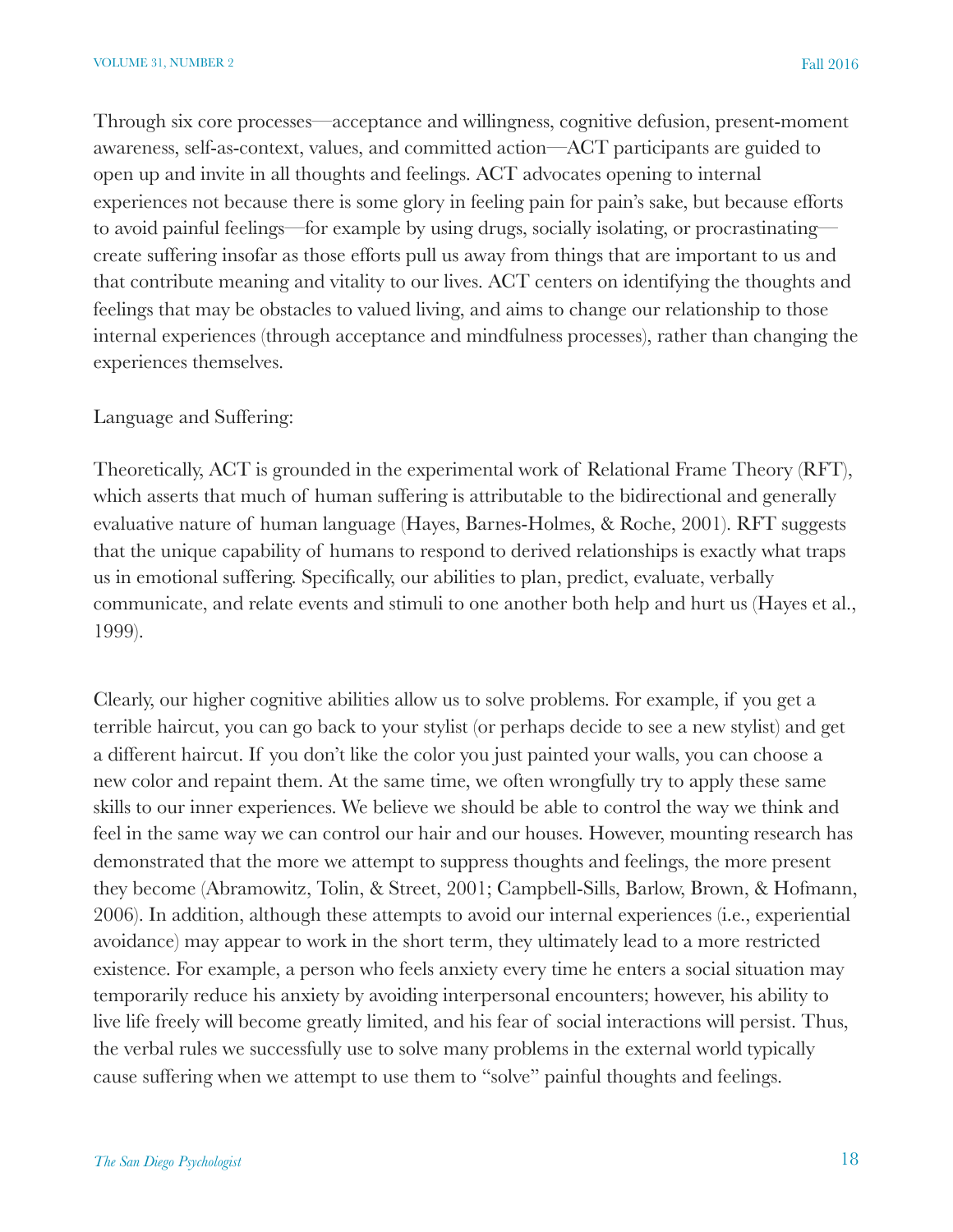ACT stipulates that overidentification with literal language (taking the mind's messages at face value and becoming fused with their content, rather than being guided by direct, presentfocused experience) leads to psychological inflexibility and suffering. Through the six core therapeutic processes, clients learn to mitigate the impact of literal language, creating the wiggle room needed to take actions that are guided by personal values, rather than being driven by internal private events.

Experiential Practice in ACT:

If, however, language is at the core of human suffering, how can we use psychotherapy to alleviate suffering, given that the foundation of therapy is verbal dialogue? Of course there is no getting around the need to use oral communication. However, ACT attempts to circumvent some of the problems inherent in literal language by shifting away from traditional didactics and dialogue and moving toward a more experiential encounter. Through mindfulness exercises, clients are encouraged to observe and make contact with their thoughts and emotions as they occur, both in and out of session. In addition, the use of a wide variety of metaphors and experiential exercises is central to helping clients understand the approach in an experienced way, rather than intellectually.

Examples of Experiential Practice:

Each of the six core therapeutic processes in ACT can be demonstrated through active practices designed to experientially teach that specific concept. What follows are selected scripts for metaphors and experiential exercises from The Big Book of ACT Metaphors: A Practitioner's Guide to Experiential Exercises and Metaphors in Acceptance and Commitment Therapy (Stoddard and Afari, 2014).

*Acceptance*--Yes and No exercise (Walser & Afari, 2012, adapted from Brach, 2003)*: "In this exercise, I'm going to ask you to avoid experiencing the sensations you have of your back against the chair you're sitting in. For the next two to three minutes, whenever you notice a sensation of your back against the chair, I want you to say no to those sensations.*"

You can expand on this exercise by having the client first say no to the physical sensations of her back against the chair, and then say no to any thoughts and emotions that show up about the sensations or even the exercise more generally.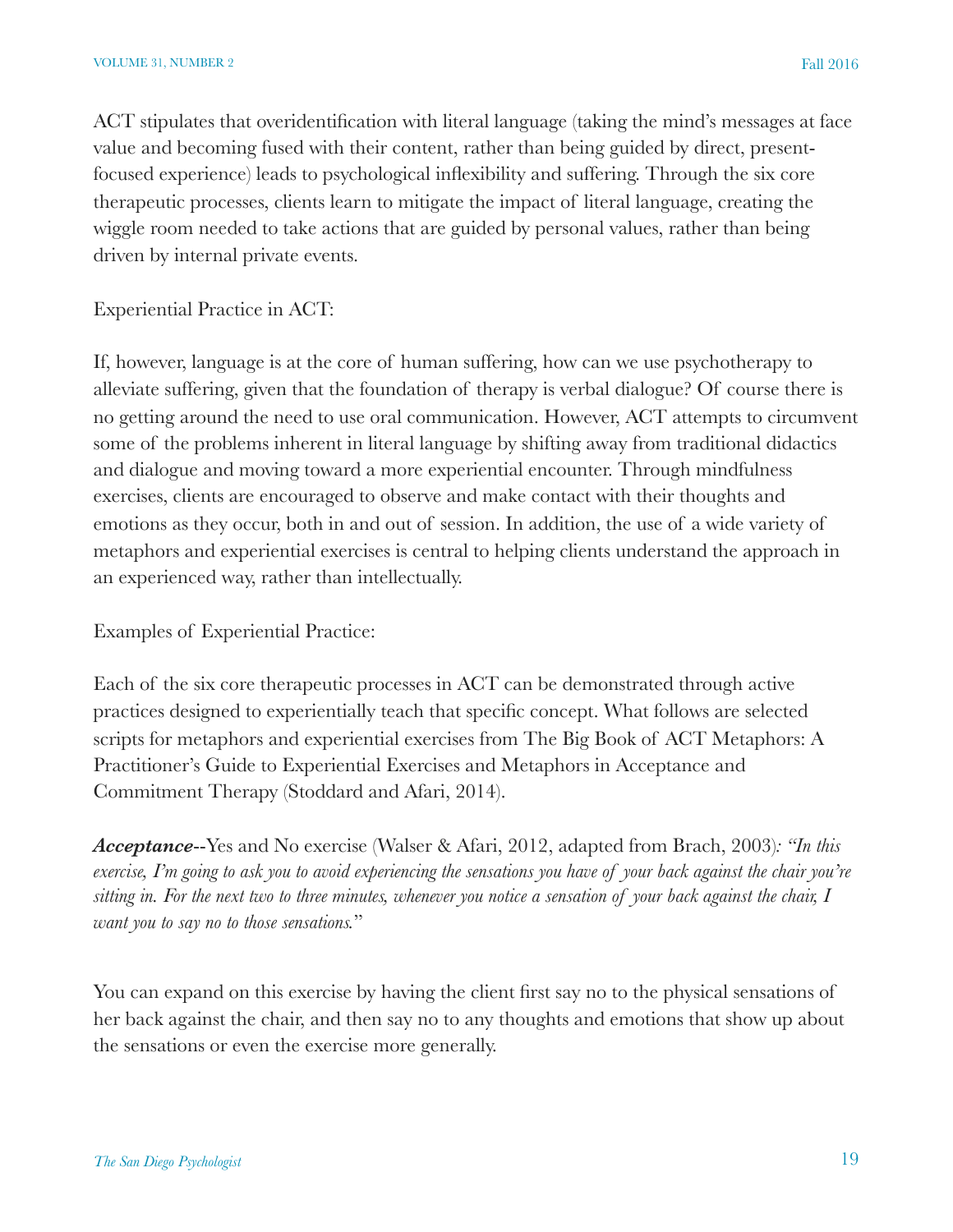Once you've allowed enough time, refocus the client's attention to the room. Ask her what sensations came up and what it was like to say no to these sensations. Help her distinguish between the physical sensations and the thoughts and feelings that accompanied resistance.

*"Okay, now I'd like to do the same exercise, except now rather than avoiding the sensations of your back against the chair, I'd like you to be willing to feel those sensations, simply as sensations, whatever they may be, positive or negative: pain, discomfort, tingling, warmth, coolness, and so on. Whatever those sensations are, I'd like you to say yes to them.*"

Again, ask her to describe the physical sensations and the thoughts and feelings that came up. Help her reflect on the difference in her experiences with saying yes and no as it may relate to willingness and control strategies.

*Defusion*--Fly Fishing metaphor (Whitney, 2013):

*"Have you heard of fly fishing? A good fly fisher knows exactly what the trout are feeding on and ties up flies that imitate those insects. They are so good at this that the trout can't tell the difference. They cast the fly into the stream right in front of the trout, and the trout sees it floating by, buys that the fly is real, bites it, and gets hooked*.

*Our minds can be like really skilled fly fishers. Our thoughts and feelings are like highly specific flies the mind designs—just the ones we'll bite on. The mind casts them out on the stream in front of us, and they seem so real that we buy them, bite, and get hooked. Once we're hooked, the more we struggle, the more we behave in ways that drive the hook in deeper and keep us on the line.*

*As we swim in the stream of life, there are flies floating by on the surface all the time. As we get better at spotting flies and recognizing that we don't have to bite them, we get hooked less often and have more flexibility to swim in the direction of our values."*

*Values*--Heroes exercise (Archer, 2013):

*"Think about your heroes. Consider people who have played a direct role in your life: family members, friends, teachers, coaches, teammates, and so on. Now think about people who have inspired you indirectly: authors, artists, celebrities, or even fictional characters. Who would you most like to be like? Pick one person you really admire."* (Give the client time to think about this.) *"Now think about all the qualities you really admire in this person—not the person's circumstances, but personal qualities—and write them down. Once you've done this, I'd like you to look this over and think about how these might translate into your own personal values."*